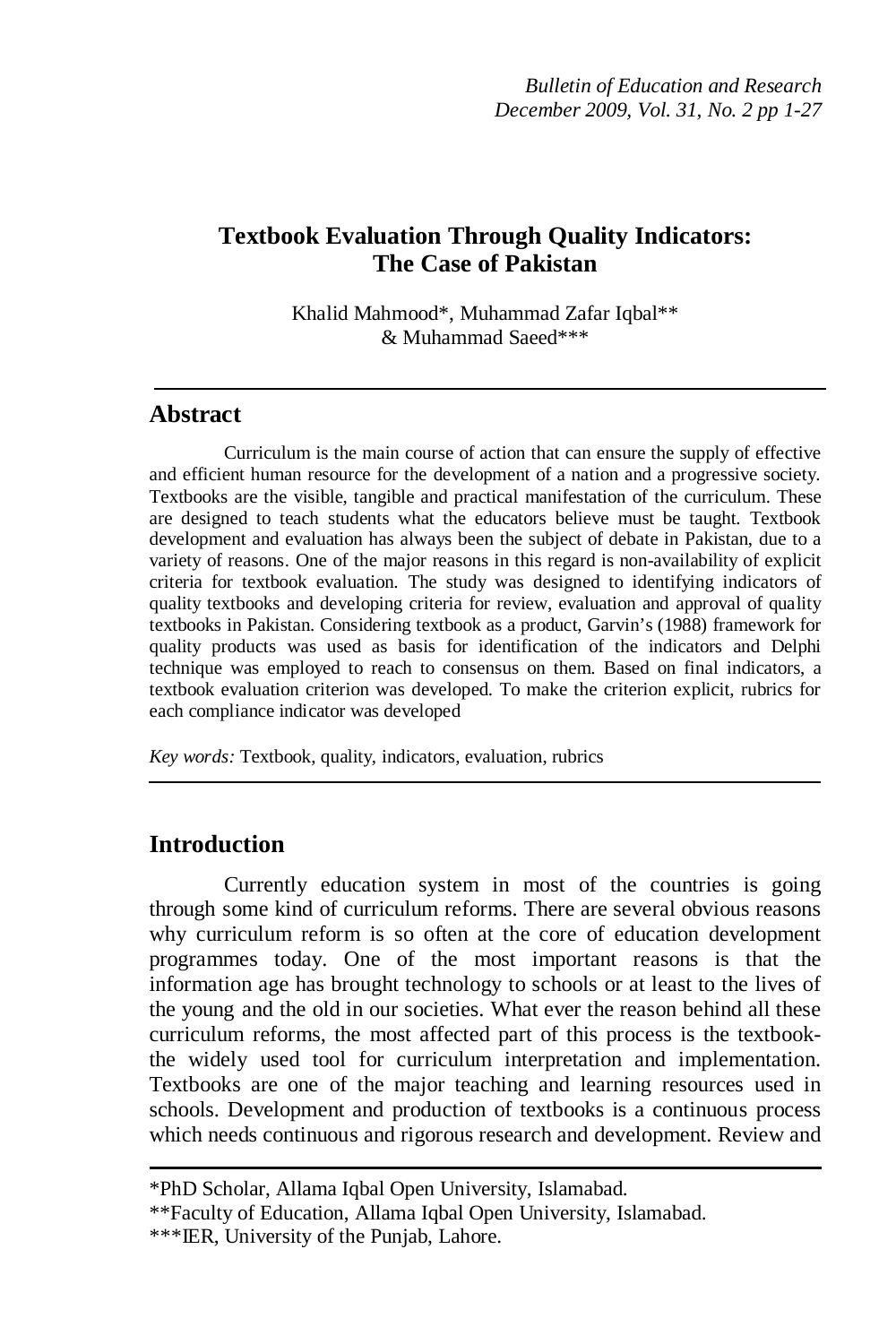revision of textbooks based on field-testing and research yield results leading to quality textbooks. Every country including Pakistan has some kind of mechanism to evaluate textbook.

Development and production of textbooks is a continuous process, which needs continuous and rigorous research and development. Evaluation/ review of textbooks based on field-testing and research will yield results leading to quality textbooks. In Pakistan, the Curriculum Wing (CW), Ministry of Education is the apex national institution that formulates and approves curricula for all subjects up to class XII. The CW is empowered to prescribe and withdraw textual materials for schools in Pakistan (Government of Pakistan, 1976). Textbook evaluation is one of the key responsibilities of CW. Textbook development and evaluation has always been subject of debate in Pakistan. There are a variety of reasons for this, but non-availability of explicit criteria for textbook evaluation is one of the main concerns. To make the evaluation process more effective, there is a need to identify agreed upon indicators of a quality textbook.

Textbooks have an enormous influence on what is taught in primary, elementary and secondary classes and how it is taught. According to John (2001) "a majority of teachers use textbooks as their principal curriculum guide and source of lessons" (p.32). Tyson (1997) found "those new and in-experienced teachers, or those who lack adequate time for lesson planning, may actually teach from the first page of the textbook to the last, skipping little or nothing" (p. 89). Sheldon (1988) believes textbooks are heavily utilized by teachers and he identified three main reasons for this: a) developing their own classroom materials is extremely difficult and an arduous process for teachers; b) teachers have limited time in which developing new materials might not be possible; and c) external pressure which restricts many teachers in introducing their own developed materials.

For the proper implementation of any school curriculum, textbooks become part and parcel of the education system. Especially, in developing countries, it has been a regular practice to consider textbooks as the only source of teaching learning process to be undertaken in schools. For most of the teachers, a textbook is an authentic material to present in the classroom, while for most students it has become a common practice to be burdened with a bag packed with their prescribed textbooks on their way to school. In Pakistan, "the textbook is the only available learning material in most schools. Additional materials like teaching aids, supplementary reading materials and school libraries are virtually non-existent" (Govt. of Pakistan, 2006, p. 2).

In most of the countries textbooks are written by experts with the assistance of publishers and these textbooks are evaluated by a government agency. In Pakistan, role of textbook development rests with the provincial or regional Textbook Boards, and Private Publishers. These boards and private publishers try to publish the textbooks according to the guidelines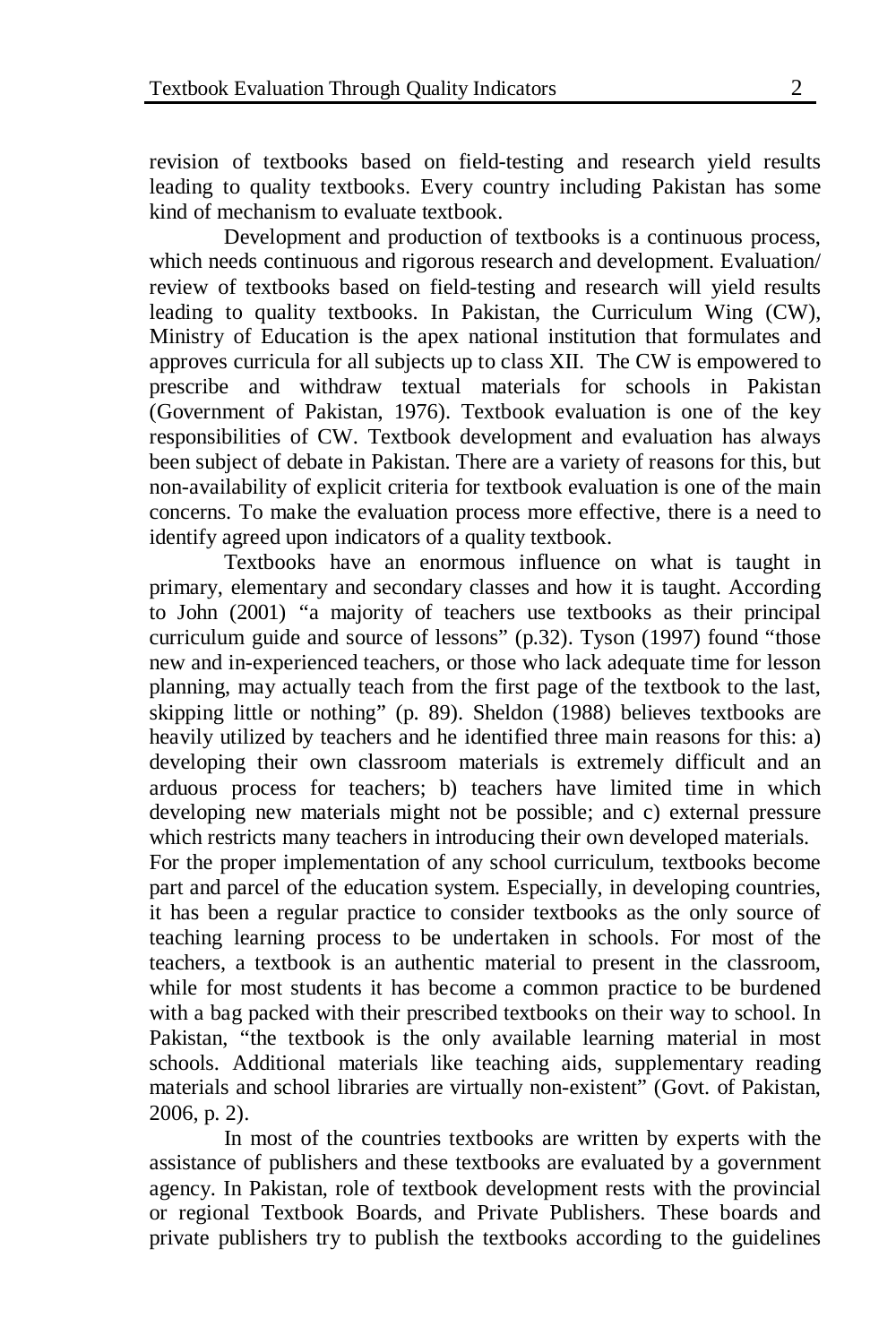provided in the national curriculum, given by the Curriculum Wing of Ministry of Education. The role of textbook evaluation performed by the Curriculum Wing is to ensure that textbooks are aligned with the curriculum guidelines provided to the boards and publishers.

To facilitate evaluation processes rubric are considered as a vehicle to ensure the quality and objectivity in the process. The more specific a rubric is to an indicator of a quality textbook, the more useful it is the evaluators and the publishers and/or writer. The descriptors associated with the criteria should reference specific requirements of the quality textbook and clearly describe the quality of work at each level on the rubric. The criteria used to evaluate the textbook should be shared as the guidelines are introduced to help publishers begin with the end. Rubrics and models should also be referenced while the textbook are being completed to help publishers/authors revise their work. They should also be used after the textbook is complete, not only to evaluate the product, but also to engage publishers /authors in reflection on the work they have produced.

### **Objectives of the Study**

It is generally known in educational circles in Pakistan that there are deficiencies in the manner in which textbooks are approved by the Curriculum Wing, Ministry of Education and therefore in the textbooks themselves. The study reported in this paper was guided by the following two objectives;

- a) To identify indicators of quality textbooks through literature and good practices employed internationally in the field.
- b) To develop rubrics for the evaluation of textbooks in Pakistan based on identified indicators of quality textbooks.

### **Methodology**

The data was collected from the sources given below and developed indicators along with the rubric for quality textbooks.

1. *Documents analysis:* It includes reports on textbook evaluation, criteria used by ministries, private organizations, school boards, schools etc. in different parts of the world, along with technical reports on textbooks development and evaluation, researches in the field, etc.

Document analysis of educational files, records, and reports can prove to be an extremely valuable source of data (Bell, 2005). It is "a technique that enables researchers to study human behaviour in an indirect way through analysis of their communication" (Fraenkel & Wallen, 2006, p.483), including textbooks. In this study, document analysis provided a major source for collecting data.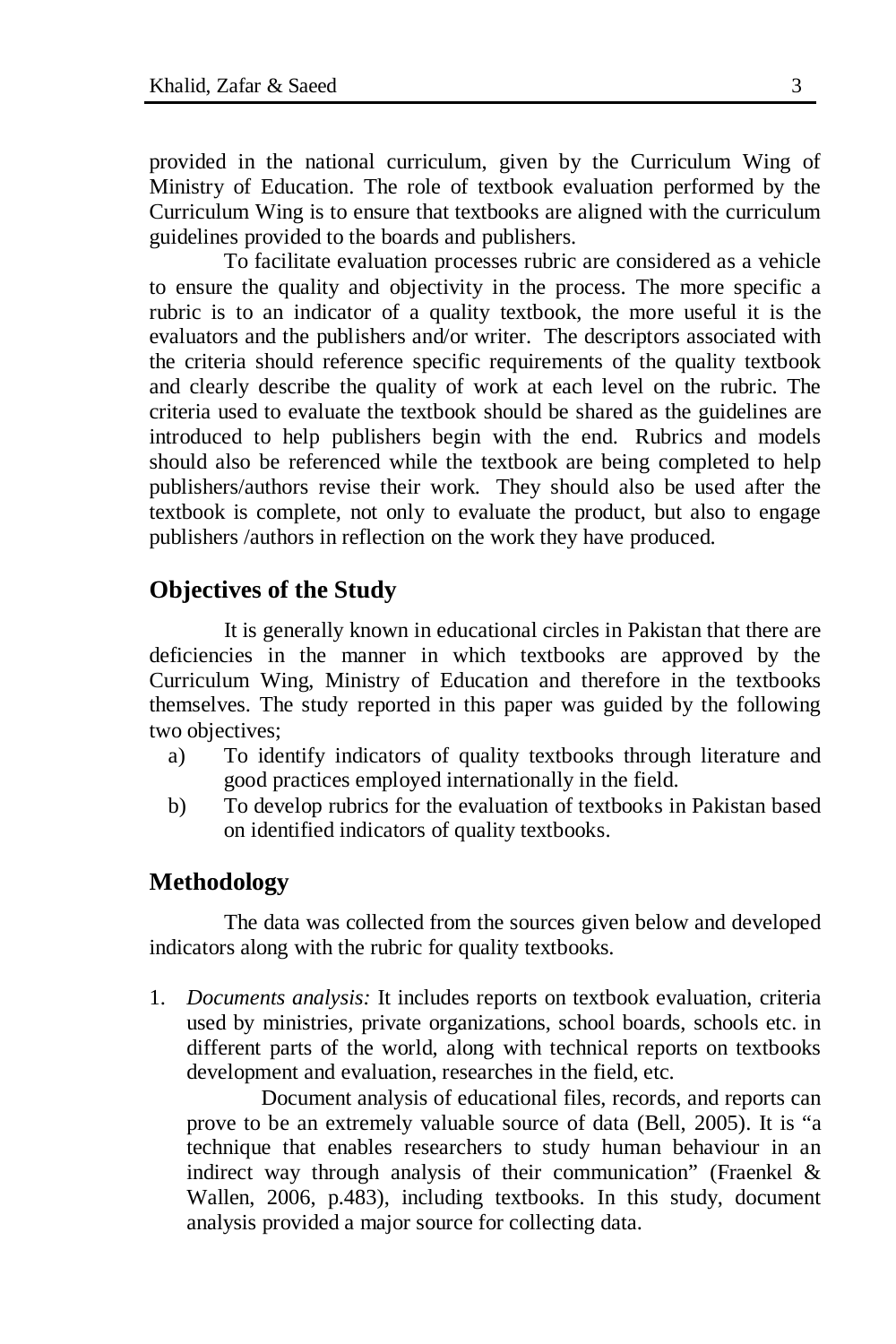Through a comprehensive review of literature and meeting with experts, indicators for various aspects of a quality textbook were identified. In order to get more clarity on listing indicators of quality textbooks, three cases of textbook evaluation/review processes, United States of America that follows decentralized, and Namibia and Philippines that follow centralized curriculum, were included in the study.

2. *Description and finalization of the identified indicators:* In view of the indicators identified in the light of Garvin's (1987) eight dimensions of quality products was made. Accordingly these indicators were shared with the curriculum and textbook experts. As result of these meetings a detailed list of indicators of quality textbooks along with description of these indicators was finalized.

Rubrics for each compliance condition were developed with help of experts in the field of curriculum and textbook development.

3. *Sampling:* Basically, it was a developmental study. In order to determine the sample in developmental studies Sim & Wright (2000) recommend Judgmental Sampling Technique. Cohen et al. (2008) suggest this technique for studies like this study. According to them, this technique helps "access … 'knowledgeable people' i.e. those who have in-depth knowledge of issue may be by virtue of their professional role, power, access to networks, expertise or experience etc." (p.115). Keeping in view the nature of the study and the kind of population involved in it, the Judgmental Sampling Technique was used for Curriculum and/or Textbook Experts. A total of twenty five (25) experts were included in the study with a balance representation of abovementioned; textbook writers, curriculum developers, faculty of the departments of education teaching curriculum development and evaluation, and members of National Textbook Review Committees (NTRC) of the Curriculum Wing, Ministry of Education.

Consensus on the identified list of the indicators of the quality textbooks was sought during the meeting by using the Delphi Technique. The experts were free to add or delete any indictor from the prepared list. In order to finalize the identified indicators, consensus among the experts and the key stakeholders was necessary. For this purpose, Cohen et al. (2008) recommend the Delphi technique, as they state "this technique is particularly useful in institutions where time is precious and where it is difficult to arrange a whole group meeting" (Cohen et al., 2008, p. 309).

4. *Review of literature:* If we look at textbook development and evaluation process in Pakistan, Since 1971 to 2000, development of Textbooks for classes I to XII has been the sole responsibility of the four provincial Textbook Boards: Punjab Textbook Board, Lahore; Sindh Textbook Board, Jamshoro; N.W.F.P. Textbook Board, Peshawar; and the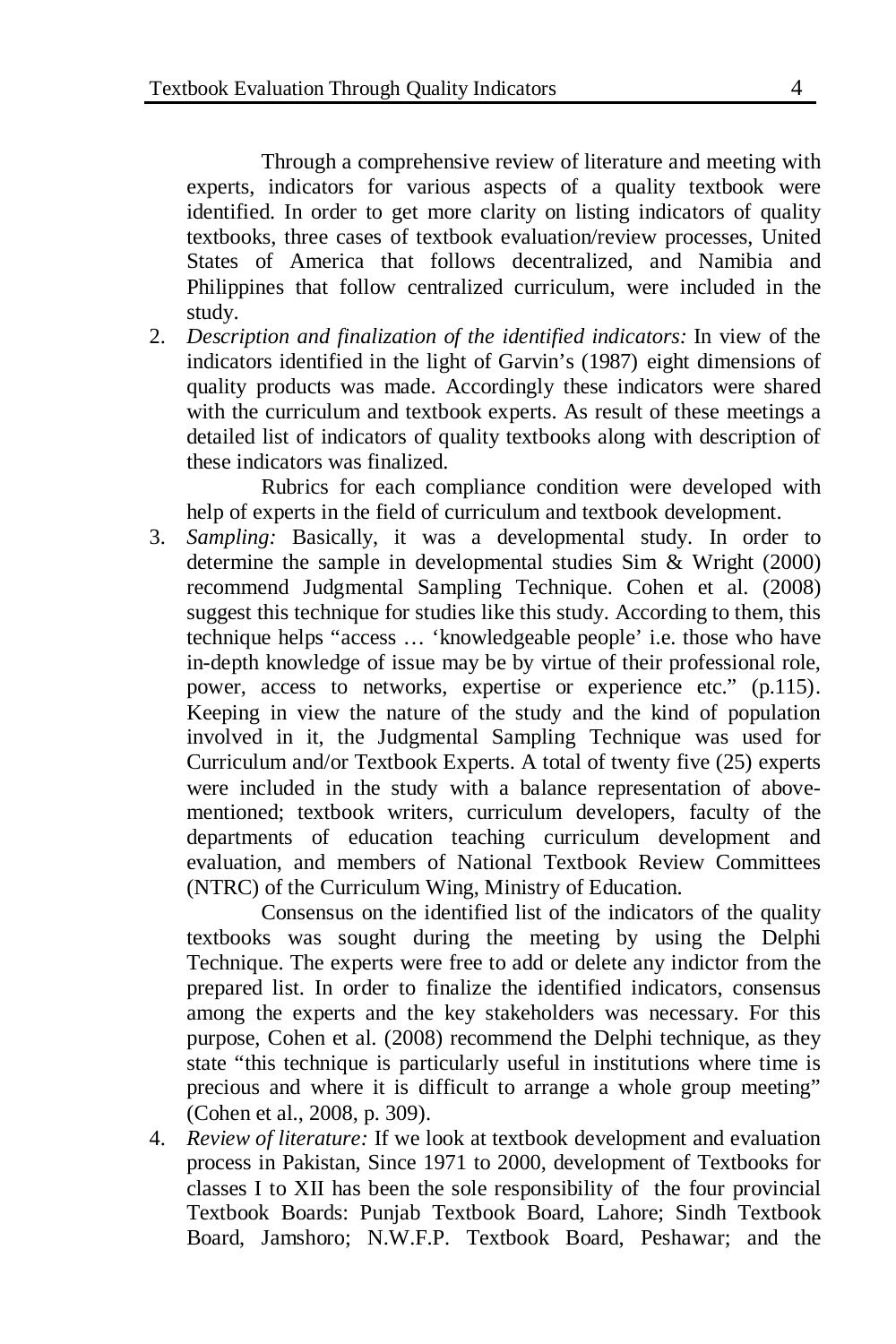Baluchistan Textbook Board, Quetta. Later on the National Book Foundation and Directorate of Curriculum Research and Development, AJK, were included in this list. Earlier the West Pakistan Textbook Board, Lahore and the East Pakistan Textbook Board, Dhaka played this role since 1962, the year of their establishment. The Textbook Boards receive the curriculum from the Curriculum Wing, Ministry of Education, Islamabad. Textbooks related to higher education or for classes above XII are developed, published and marketed by private sector publishers or concerned universities.

From 2000 onwards both the Textbook Boards and private publishers develop textbooks following guidelines given in the National Curriculum and present these books to MoE for their review and approval. MoE constitutes a National Curriculum Review Committee (NCRC) for this purpose. Each time a new series of textbook is presented, a new NCRC is constituted. Textbook development and approval procedures are given in following Figures 1 and 2 for Textbook Boards and private publishers respectively. In this regard, some of these guidelines about vocabulary, logical language, details and approaches for teaching are specifically for textbook writers.

> "While developing textual material graded vocabulary should be used. The language should be simple, clear and logical. The time limit for the course completion should be considered. The book should be student centered as well as teacher centered and avoid unnecessary details while developing the material. (Govt. of Pakistan, 2002, p.16)

MoE also provides some guidelines regarding organization of textbooks and content selection,

> "The sequential development of topics as suggested in the curriculum should be kept in mind. The activities and guidelines for teachers should be given at proper places. There should be glossary at the end of the textbook to clarify the key terms". (Govt. of Pakistan, 2002, p.16)

These are the broad guidelines being provided by MoE to authors. Nevertheless, there is still need to provide detail backbends or sources from where authors can educate themselves in order to follow these guidelines.

In order to look at textbook development mechanisms in other parts of the world and to identify indicators of quality textbook, in the following lines textbook evaluation in three countries has been discussed to elicit the indicators that describe quality textbooks in those countries. Each of three countries is from different continent; North America (USA), Asia (Philippines) and Africa (Namibia). The other basis of the selection of these countries was to look at examples from both centralized/national and decentralized curricula.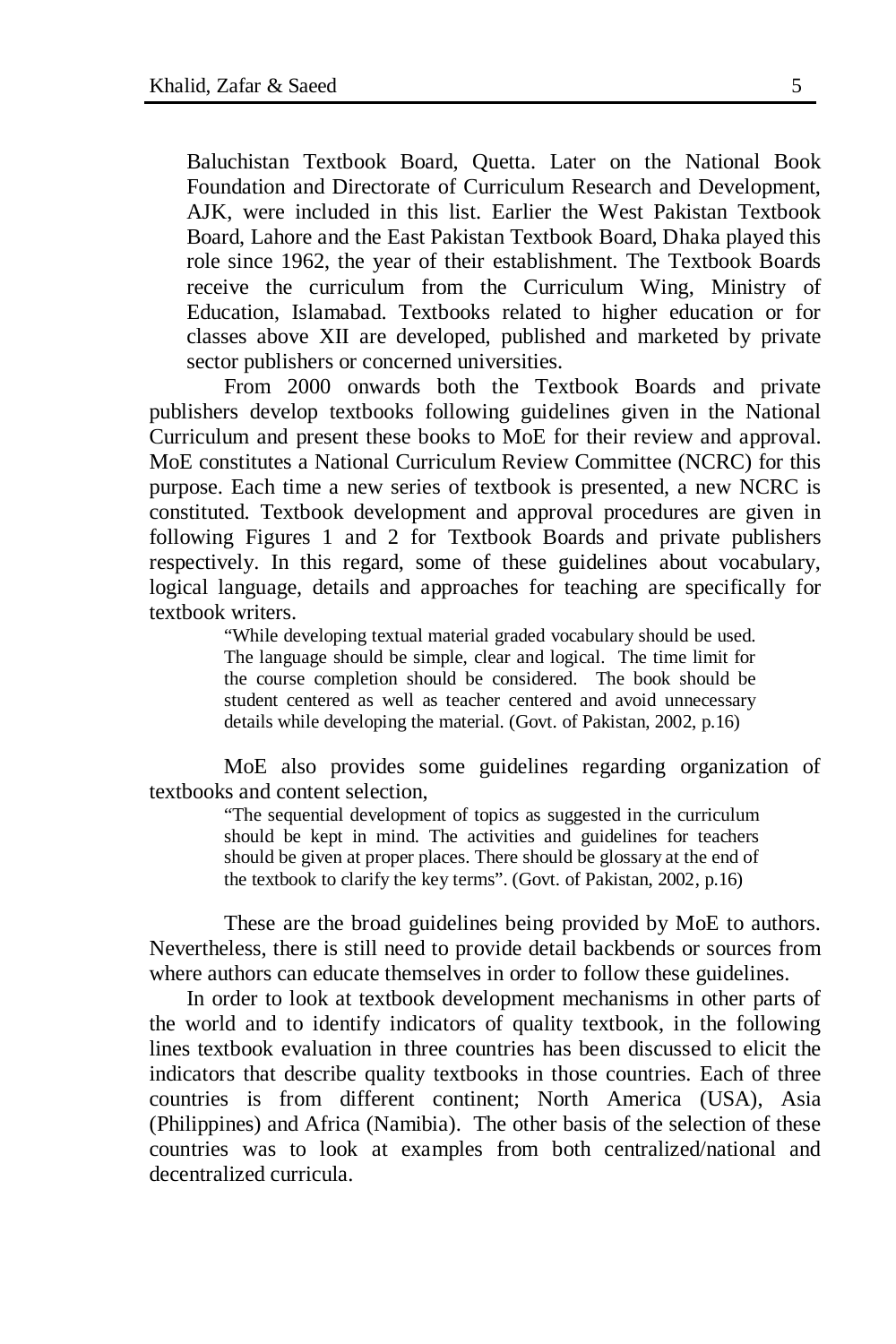### **Decentralized curriculum and textbook development: The case of United States of America**

The American Textbook Council (2009) reviews educational materials. General review guidelines are often requested by curriculum supervisors, school boards, teachers and others in charge of the selection of textbooks. Some reviewers seek fully quantifiable standards, exact readability gauges, and "scientific" formulas. However, some fundamentals are kept in mind while reviewing and evaluation of textbook.

#### *a. Basic parameters for the matter presented in the textbook*

Accuracy in information, fair and unbiased treatment to various groups in society, appropriate reading level for the students who will be using the material, the book has written in a clear and comprehensible manner, the book has written in a style that will be interesting and hold the student's attention, the review questions and other end-of-chapter exercises support the material presented in the narrative, the pictorial and sidebar materials are relevant to the subject matter.

#### *b. Content and style*

The council asks for evaluation and review of content and style, one must look at; a) systematic development of ideas, b) depth of the topics, c) liveliness of narrative in style and richness with experiences of people, d) correspondence between the narrative and the illustrations, sidebars, supporting biographies, or primary source references, e) literature included or referenced, and f) variety of primary sources included, either as a complete reference or in a meaningful excerpted passage.

#### *c. Instructional activities*

Here the council recommends analysis of the instructional activities with respect to: a) opportunities provided for students to be actively engaged in the learning process, b) variety of and varied activities, c) students of differing abilities can find opportunities for success in learning the content, d) questions provided for students help students to analyze the information and to think critically; that is, to reflect, hypothesize, analyze, verify, synthesize, e) activities provide for curriculum integration and correlation, f) students have opportunity to discuss or debate ideas presented in the textbook, and g) activities become more challenging as the year progresses.

### *d. Evaluation and assessment materials*

Examine evaluation and assessment materials with respect to: a) both formal and informal assessment strategies suggested, b) these suggested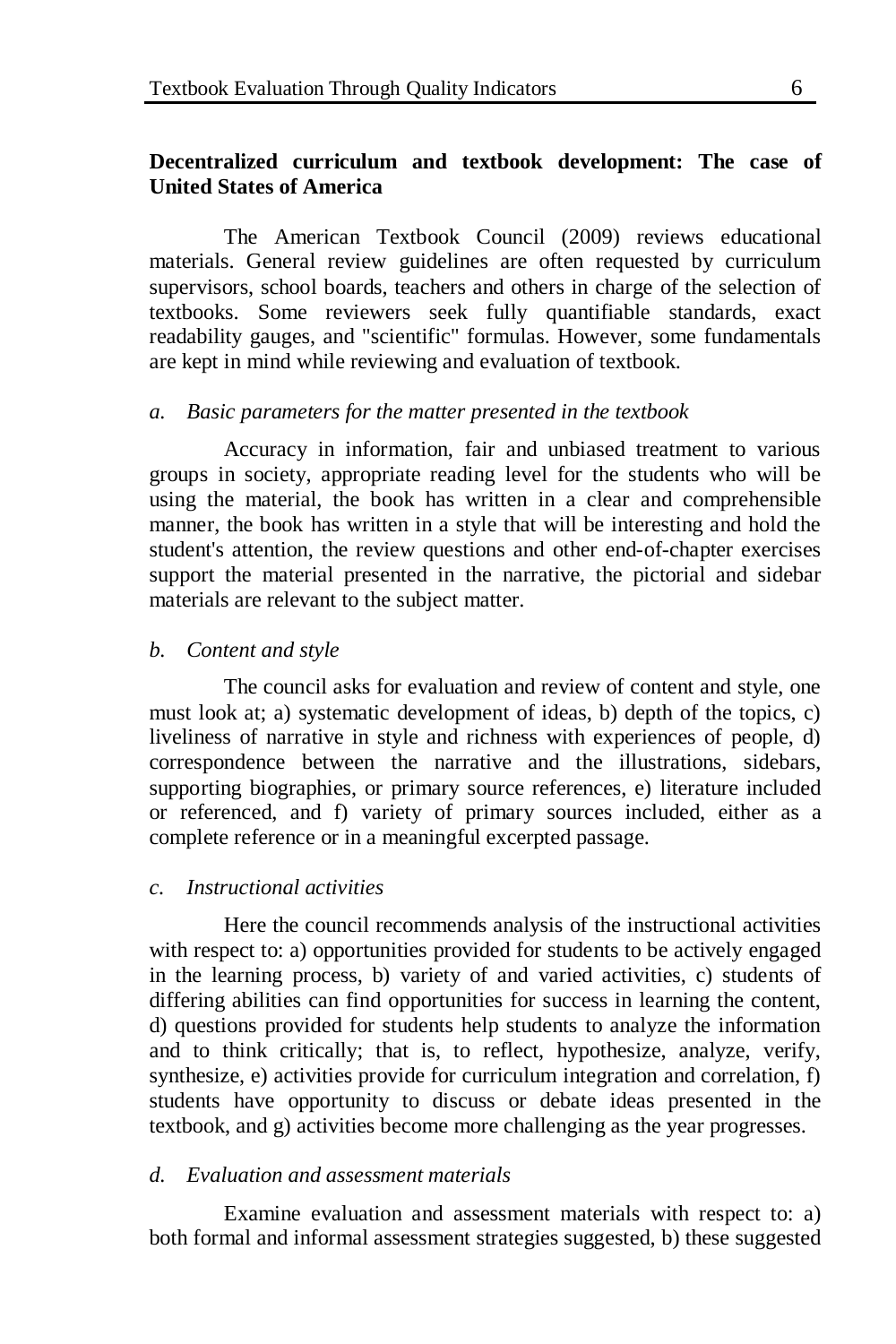strategies enable students to hypothesize, analyze, and draw conclusions about the subject matter they are studying, and c) assessment strategies include student writing exercises.

## **Centralized curriculum & textbook development – The case of Philippines**

Government of Philippines established National Book Development Board (NBDB) under a Republic Act with the foremost mandate to: a) formulate, adopt, and implement the National Book Policy and the National Book Development Plan; b) provide capability-building services for the agency's stakeholders, such as publishers, authors, printers, and other publishing entities that will need its support (National Book Development Board, 2008). NBDB reviews textbooks under textbook review service. Department of Education (DepED), Government of Philippines, selects and/or supplies only those textbooks to schools that have passed the content evaluation and quality production standards of the NBDB. The department is also responsible to publishing a list of sight words appropriate to specific grade levels in both English and Filipino to guide textbook writers. The Textbook Policy also focused on the following four major areas during content evaluation

- Coverage of Learning Competencies
- Accuracy of content (i.e., conceptual, factual, pedagogical, grammatical, etc.)
- Appropriateness of presentation, language, and visuals to target users, to society, and to culture
- Language used is grammatically correct and can be easily understood by target users

The DepED developed also a manual of textbook style and standards to ensure quality of textbook in Philippines. The manual layout includes the following:

- "General and technical standards (size, paper stock, cover stock, preferred biding)
- Cover specifications ( use of logos, font, font size, general layout, qualifiers)
- Printing specifications (font types and size, suitable per grade level)" (DepED, Textbook Policy, 2004, p.6)

Major test of the textbooks in this evaluation is that textbooks are research-based and are aligned with the set Philippine Elementary learning Competencies (PELC) and Philippine Secondary School Competencies (PSSLC), i.e. the textbooks should conform to preset standards.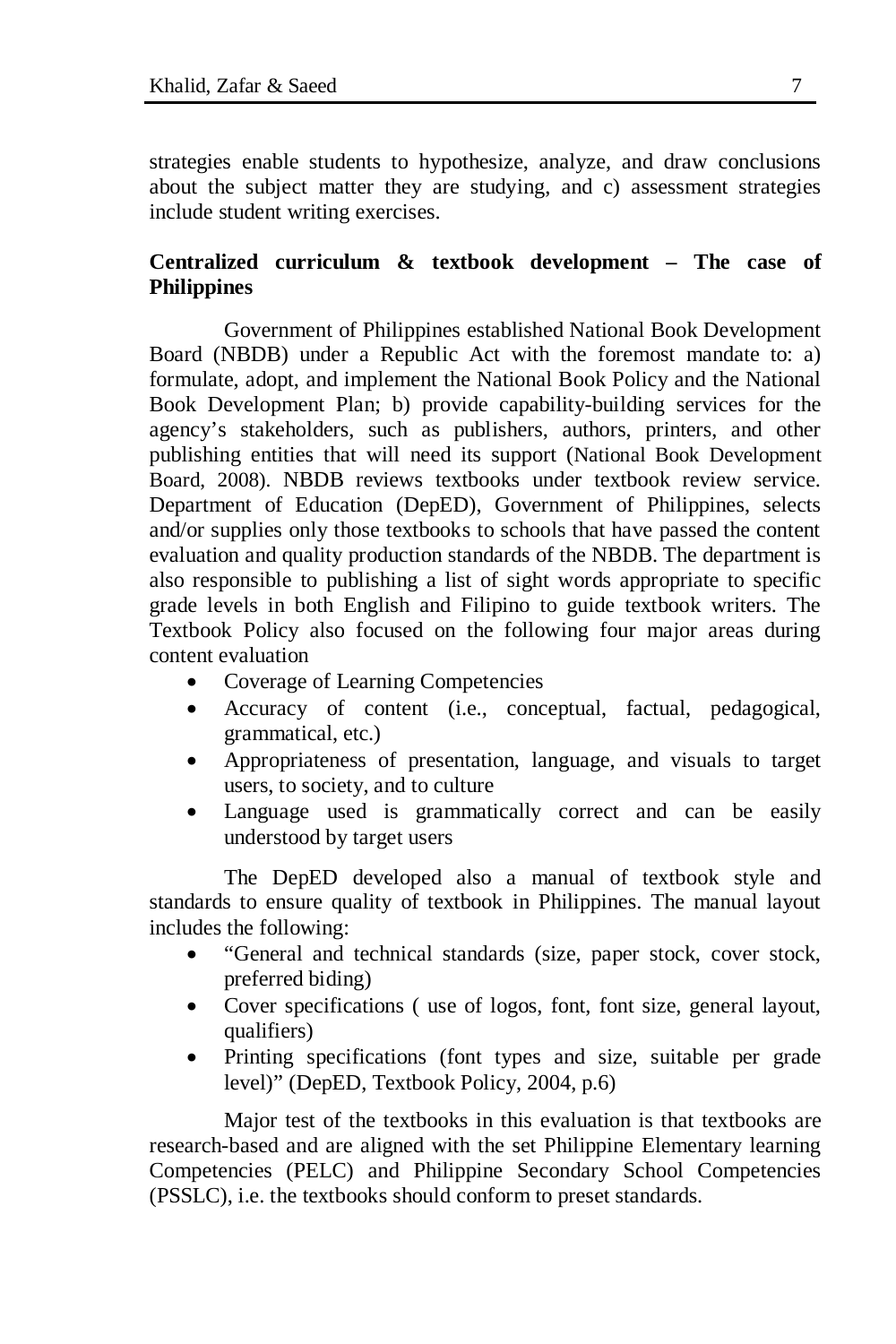### **Centralized curriculum & textbook development – The case of Namibia**

National Institute for Educational Development (NIED), Ministry of Education, Namibia provides guidelines for textbook evaluation and approval in the country. A textbook after approval from the Ministry of Education, title of textbook is included in the "Textbook Catalogue" which is the official document of the Ministry of Education containing all approved titles of printed textbooks and teaching & learning materials to be used in Government schools for grades 1 to 12. The catalogue provides teachers with information on relevant, affordable and educationally sound teaching and learning materials.

NIED, Ministry of Education (2005), apart from prizing of the textbook, identified four major aspects of textbooks; a) physical characteristics, b) contents, c) pedagogical, and d) language levels.

For physical characteristics, NIED (2005) focuses three aspects; a) durability, b) typeface and size, c) layout and appearance, d) cost. In order to ensure that books are durable, to prevent continuous re-supply and to maintain standards for all suppliers, NIED has set minimum standards regarding a) paper (Bond 70 or 80 gm), b) binding (up to 120 pages – saddle-stitched in the centre of the pages  $\&$  more than 120 pages – only thread-sewn). For Typeface and size, NIED (2005) focuses on relevance of the captions and labeling of illustrations and their clarity and largeness for learners intended. Regarding Layout and appearance, the NIED stresses upon textbooks with respect to aesthetic, general layout, width of margins, etc. For Cost point of view, the institute suggested reasonableness of the cost and its comparability with respect to similar materials. (5 Yes or 1 No)

For content, NIED (2005) looks at consistency of the approach used in the book with the syllabus, extent to which a) relevant knowledge, skill, and objectives are catered for in the textbook, b) the content reflect current knowledge and culture, c) content of the book factually accurate, d) the textbook is free of biases unacceptable to teachers, learners, communities and the Ministry of Education policies, e) the materials reflect the contributions and perspectives of various ethnic and cultural groups where appropriate, f) the textbook free of sex stereotypes and encourage a positive attitude towards gender, g) the textbook encourage a positive attitude towards environmental and population issues.

For language levels, NIED scrutinize textbook with respect to a) their appropriateness of reading and comprehension levels for the learners who will be using it, and b) defining new and critical concepts in a glossary or explained when they are first introduced in the text.

From pedagogical aspects the NIED evaluates textbooks based on the extent to which, a) the content of the book likely to be clearly understood by the learners, b) the tests and other assessment devices (such as practice exercises, end-of chapter questions and other assessment devices, experiments, etc.) in the book are helpful to the teacher and learner, c) the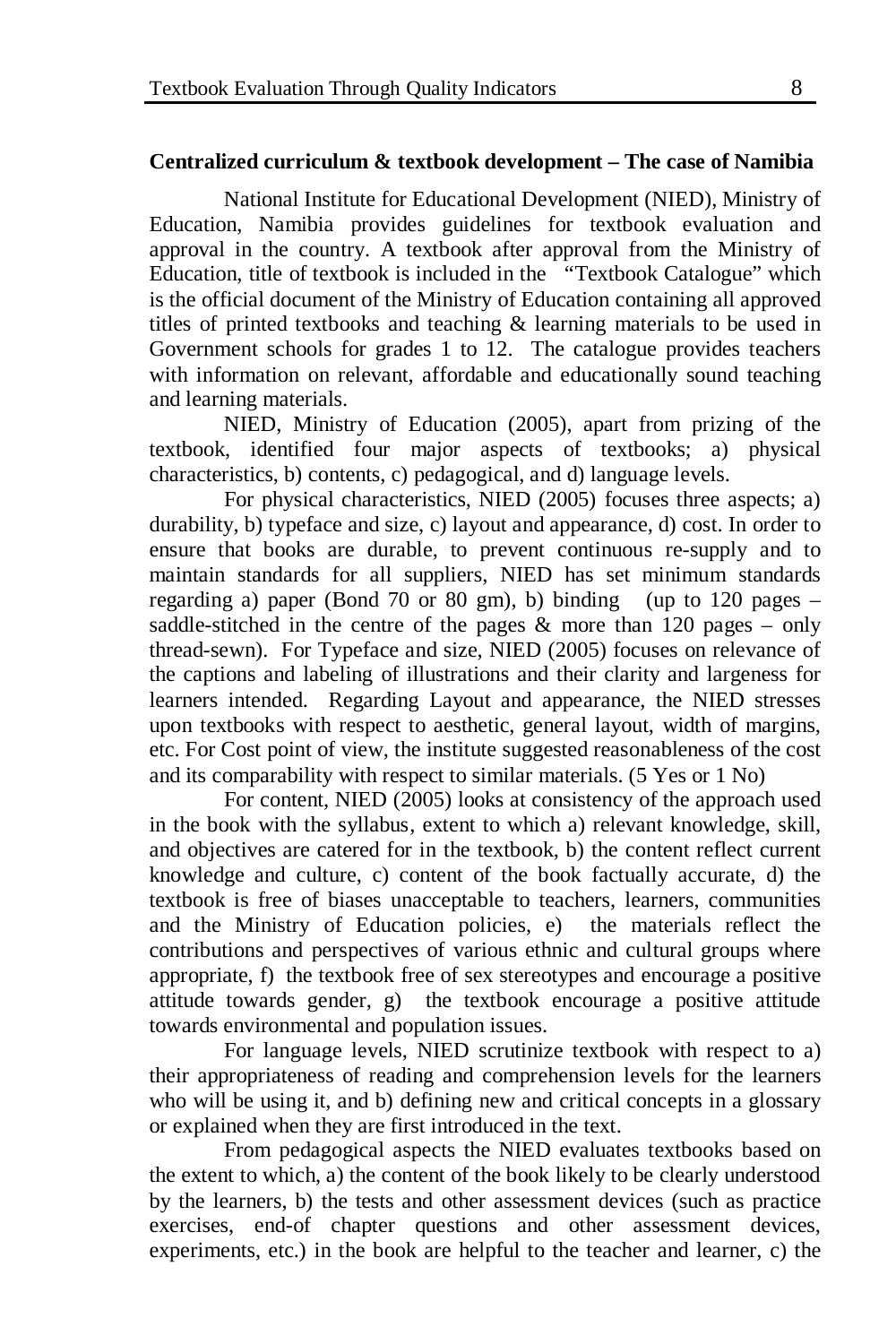design of the materials allows teachers to use them differently according to the needs of different learners, d) the textbook cater for skills development toward data analysis and problem solving, e) the use of the textbook or material easily manageable by the teacher, f ) the book include activities that learners are capable of performing and will find stimulating, interesting and rewarding, g) the book use appropriate tables, diagrams, charts, sketches and photographs to explain the content, h) the book support learner-centered approach to teaching (assuming that this is the approach the national curriculum favours), i) the book of appropriate length, j) the use of the book or material easily manageable by the teacher, k) the book include activities that learners are capable of performing and will find stimulating, interesting and rewarding, and l) the book uses appropriate tables, diagrams, charts, sketches and photographs to explain the content.

### **Indicators of Quality Textbook**

According to Hussain & Mahmood (2002), intensive utilization of textbooks results in impressive expectations from the materials utilized in them especially with respect to: a) "comprehension in term of content and pedagogy; gradually ascending vocabulary; ambiguity free sentence structures" (p.36); b) "relevant, attractive and self explanatory illustrations; nature and pleasant design, horizontal and vertical coordination" (p.37), etc. These seem key features of quality textbook. There is also a general perception that most of the textbooks are usually selected on the basis of their easily accessible surface features (Donovan & Smolkin, 2001; Peacock & Gates, 2000; Shymansky, et al 1991). Apart from the surface features, Project 2061's evaluation organized the instructional characteristics of effective materials (textbooks) into broad categories that include;

#### **Taking account of student ideas**

Textbooks should help teachers in attending the ideas that students already have and to help students gain a better understanding of key concepts and skills. This will help in concept building. Concepts are key building blocks for the structure of knowledge of various academic disciplines. All concepts possess at least four components i.e. attributes, examples, definitions and hierarchical relation (Tennyson & Park, 1980).

#### **Engaging students with relevant contexts, experiences, and phenomena**

Textbook should use a variety of contexts-from visual models to symbolic representations of hands-on activities and first-hand experiences-to build formal ideas and skills.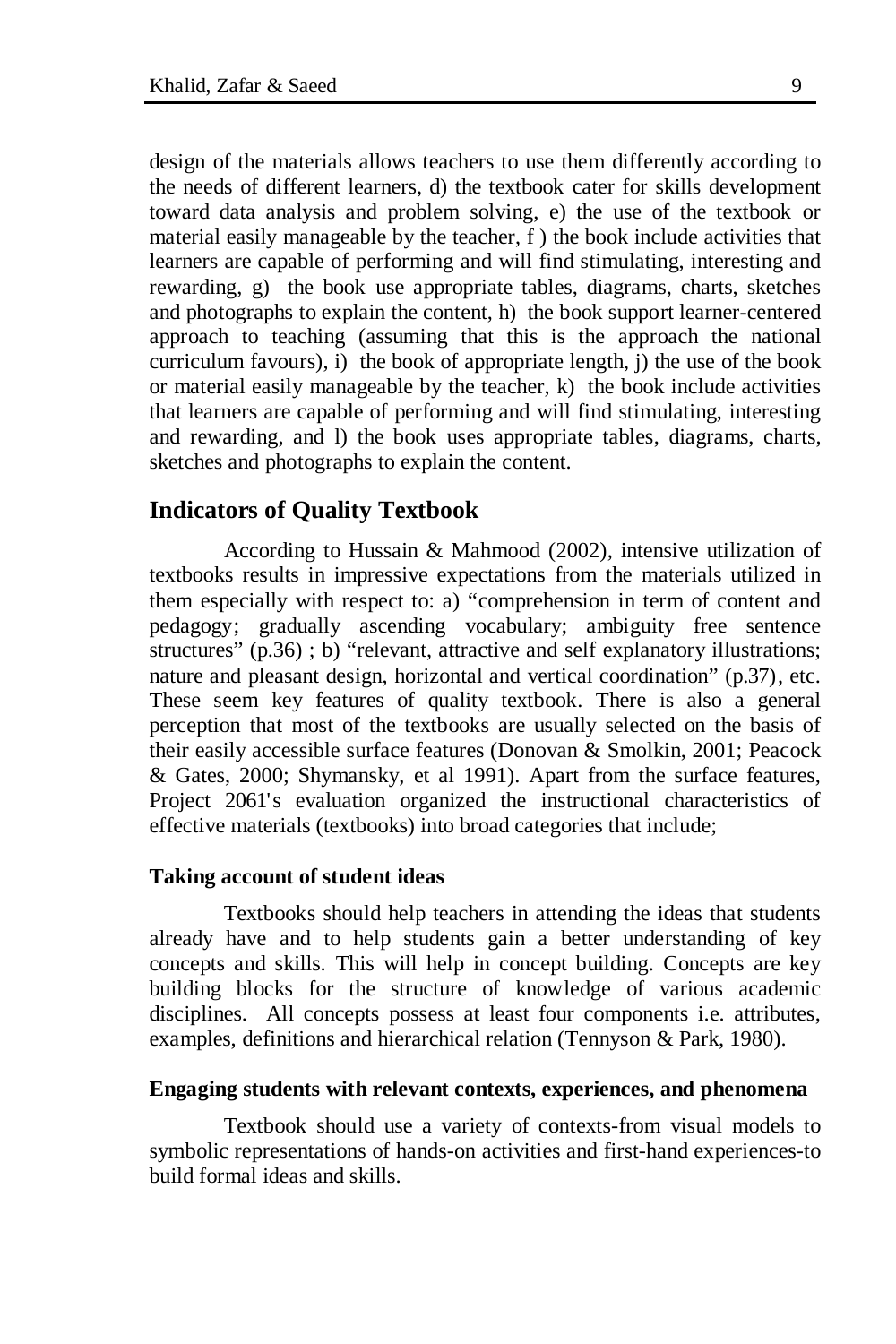### **Promoting student thinking about phenomena, experiences, and knowledge**

Textbooks should help students make sense of their experiences and ideas. Textbooks that provide carefully chosen and sequenced questions and tasks can help students reflect on, clarify, and explain their reasoning and ideas.

### **Developing and using scientific and mathematical ideas**

Textbooks should provide a wide range of problem-solving and practice tasks to help students see the link between concepts and skills.

The review of the above-mentioned three cases and literature suggested eight basic indicators for a quality textbook and these include: a) conformance of the textbooks with curriculum policy, b) text reliability and validity, c) appropriate vocabulary, illustrations and format, d) alignment of the text within the book and across the series of the subject, e) text encourages critical and creative learning, f) assessment and evaluation, g) teacher guide and other learning material, and h) bias free text. Later on, during meetings with experts four more indicators were identified and these are; i) encourage use of technology, j) acceptability, and k) environment.

# **Garvin's quality products framework for identification of quality textbook**

Garvin has written a lot on quality, and quality products (see Garvin, 1985, 1986, 1987a, 1987b, 1988, 1991, 2001, 2005, etc.). He proposed a well-known framework for thinking about 'product quality' based on eight dimensions: a) Performance, b) features, c) reliability, d) conformance, e) durability, f) serviceability, g) aesthetics, and h) perceived quality of the product. Considering textbook as a product, in this paper indicators described for quality textbook are grounded in Garvin's (1988) eight critical dimensions of quality that were considered by the authors as a framework for evaluation of textbooks. In the Table-1, the researchers have described indicators for a textbook to meet the requirements of a 'quality product' according to Garvin's eight dimension of quality.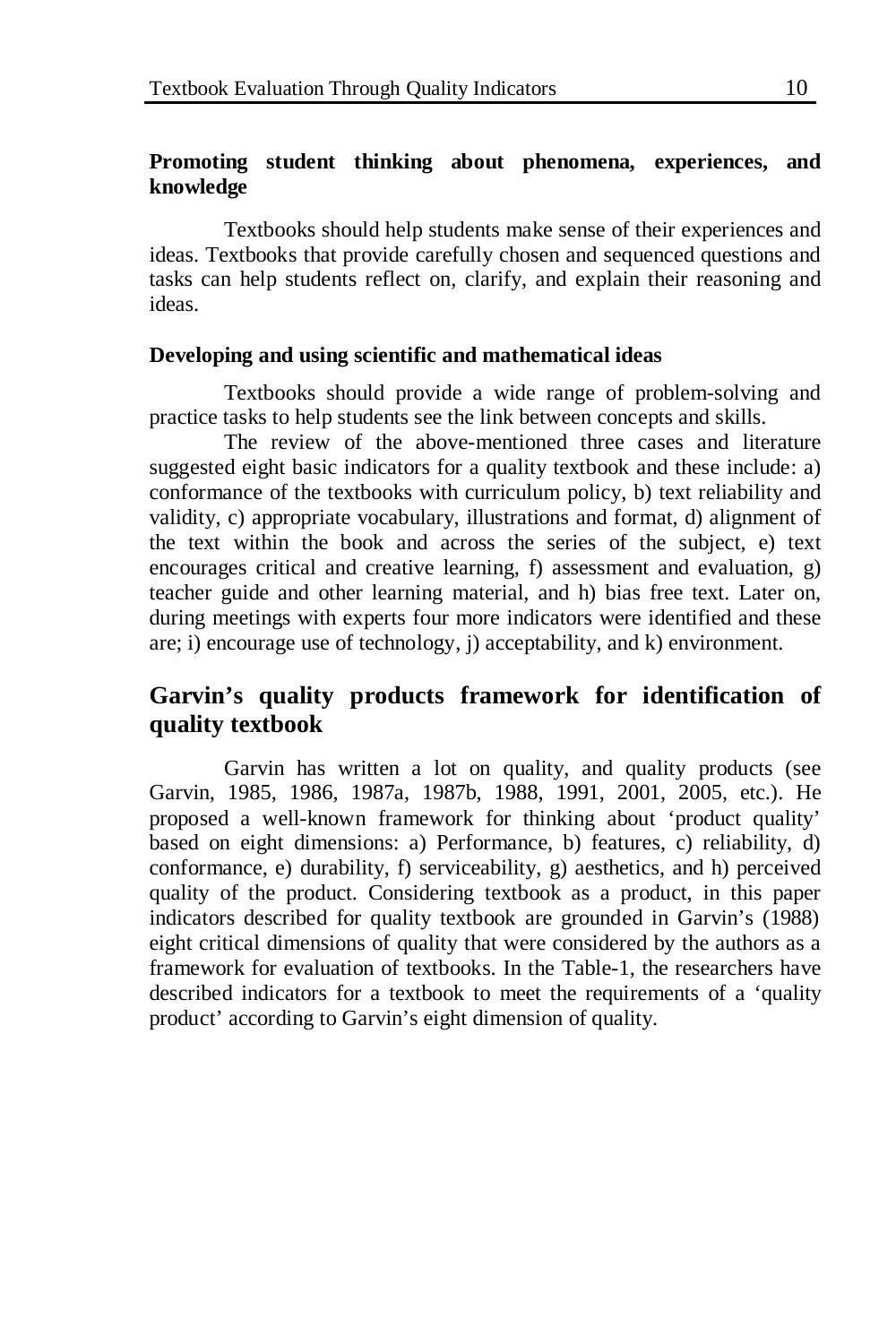Table 1

Description of indicators of quality textbook with respect to Garvin's dimensions of quality product

| Indicator             | Description of the<br>indicator according to<br>Garvin for quality<br>products                                                                                                                                                                                               | Description of the indicator for quality<br>textbook                                                                                                                                                                                                                                                                                                                                                                              |
|-----------------------|------------------------------------------------------------------------------------------------------------------------------------------------------------------------------------------------------------------------------------------------------------------------------|-----------------------------------------------------------------------------------------------------------------------------------------------------------------------------------------------------------------------------------------------------------------------------------------------------------------------------------------------------------------------------------------------------------------------------------|
| 1. Performance        | Primary<br>operating<br>characteristics<br>e.g.<br>speed, comfort, ease<br>of use etc. for multiple<br>performance features,<br>the<br>relative<br>and<br>importance of each.                                                                                                | Textbook's traits like help students in<br>achieving the learning outcomes laid<br>curriculum,<br>down in<br>and<br>cater<br>individual cognitive, social, cultural,<br>religious, ethnic and other needs                                                                                                                                                                                                                         |
| 2. Features           | Extras, add-ons,<br><b>or</b><br>gimmick that enable a<br>customer to somewhat<br>customize a product.                                                                                                                                                                       | qualities<br>Textbook's<br>including<br>student<br>thinking<br>promote<br>and<br>suggests activities for further study<br>through Teachers' Guide, Teaching<br>Kit, E-material, and Assessment.                                                                                                                                                                                                                                   |
| 3. Reliability        | Probability<br>οf<br>a<br>product<br>malfunctioning<br><b>or</b><br>failing<br>within<br>a<br>specified time period.                                                                                                                                                         | Expected usefulness of a textbook and<br>nothing will be wrong with it within a<br>time period for which it is being<br>proposed. Textbook provides updated<br>and accurate information-valid for the<br>period for which it is prescribed, and<br>offers clarity in conveying<br>same<br>meanings to every reader.                                                                                                               |
| <b>4. Conformance</b> | Degree to which a<br>product's design and<br>operating<br>characteristics meet to<br>pre-established<br>standards.                                                                                                                                                           | Extent to which a textbook meets pre-<br>set standard; public and education<br>policies, curriculum guidelines and<br>objectives/<br>standards,<br>national<br>ideology and culture etc.<br>The<br>textbook also covers scope of the<br>content given in the curriculum<br>guidelines.                                                                                                                                            |
| 5. Durability         | Length of time, or<br>extent of use, before<br>product<br>the<br>deteriorates and must<br>be replaced; durability<br>is a function of the<br>product's<br>operating<br>environment<br>and<br>reliability. Durability<br>has both economic<br>technical<br>and<br>dimensions. | Economic<br>dimension<br>refers<br>to<br>physical state of textbook<br>and<br>technical dimension refers to content<br>textbook.<br>Physical<br>matter<br>in<br>durability - paper quality and binding<br>is acceptable, amount of use student<br>gets from a textbook before it<br>deteriorates, and guarantees content<br>durability - matter<br>in<br>textbook,<br>validity of information<br>before<br>it<br>becomes obsolete |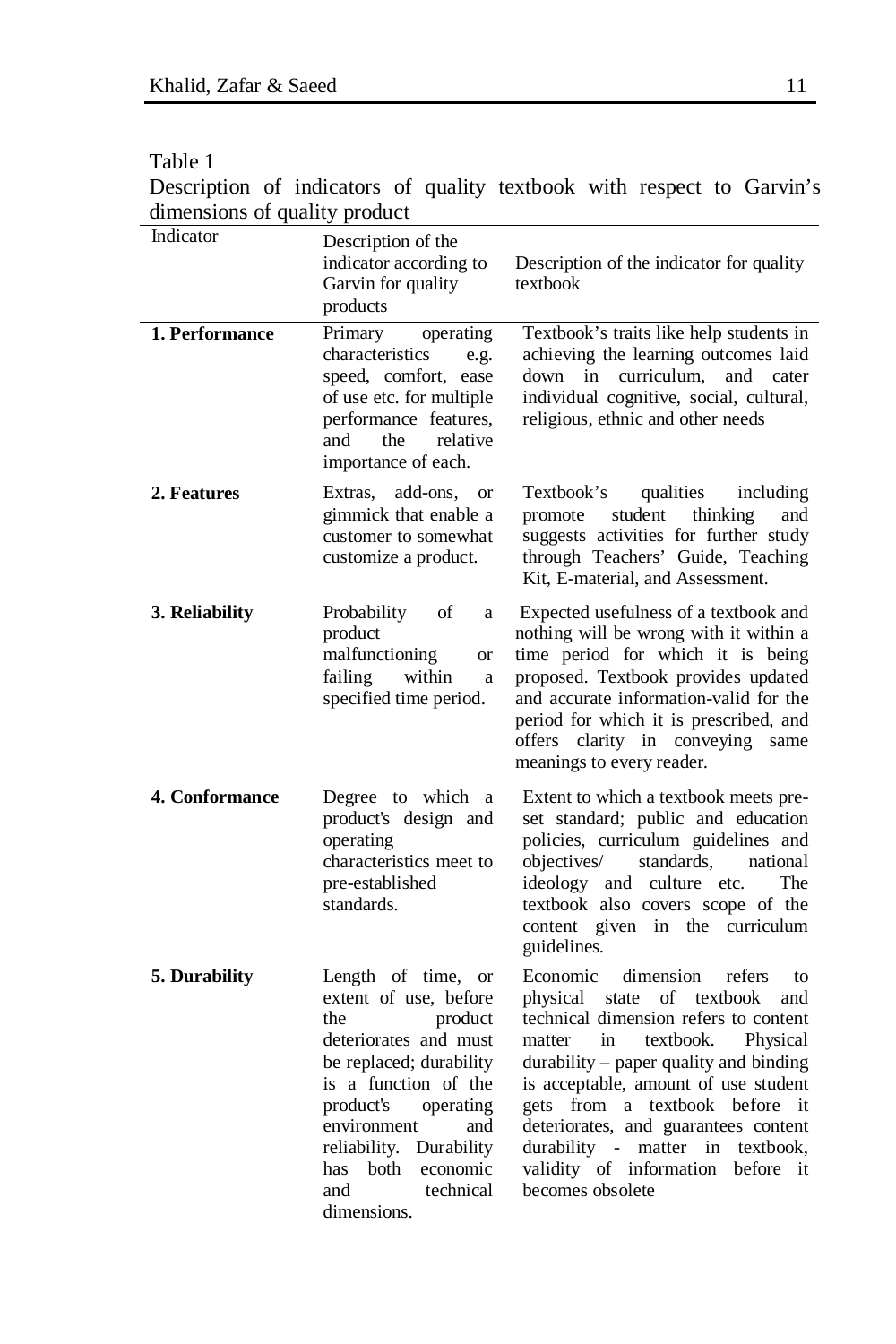| Indicator          | Description of the<br>indicator according to<br>Garvin for quality<br>products                                                                                          | Description of the indicator for quality<br>textbook                                                                                                                                                                                                                                                                                                                                                                                                                                                                                                                                                             |
|--------------------|-------------------------------------------------------------------------------------------------------------------------------------------------------------------------|------------------------------------------------------------------------------------------------------------------------------------------------------------------------------------------------------------------------------------------------------------------------------------------------------------------------------------------------------------------------------------------------------------------------------------------------------------------------------------------------------------------------------------------------------------------------------------------------------------------|
| 6. Serviceability  | Speed,<br>and<br>ease,<br>convenience<br>of<br>making maintenance<br>work or repairs and<br>the<br>courtesy<br>and<br>competency of service<br>people.                  | Textbook serviceability refers<br>to<br>review of textbook and its delivery in<br>classroom. From review dimension,<br>serviceability refers time to time<br>review to keep the textbook valid<br>without changing its basic structure<br>from<br>delivery dimension;<br>and<br>serviceability refers availability of the<br>textbook's<br>teacher<br>guide<br>for<br>classroom instruction. It takes up: a)<br>the review of textbook - fit for long<br>term use through midterm and minor,<br>reviews<br>and<br>updating,<br>and<br>b)<br>availability<br>and<br>capacity<br>of<br>professionals and reviewers |
| 7. Aesthetic       | Look, sound, smell,<br>feel, or taste of the<br>product<br>based<br>on<br>personal taste; though<br>subjective,<br>some<br>aesthetic<br>judgments<br>tend to be common. | For textbooks aesthetic dimension<br>title.<br>refers<br>layout,<br>format.<br>illustrations, and other<br>graphics-<br>acceptability with respect to age /<br>level / relevant to content and context.<br>Good<br>looking<br>title<br>that<br>attract<br>students of the age and grad for<br>which it has been developed. So<br>esthetics of textbook includes: a) title,<br>binding, font size, page layout/format<br>illustrations, and b)<br>and<br>other<br>graphics-acceptability with respect to<br>age / level / relevant to content and<br>context.                                                     |
| 8. Perceived Value | Subjective<br>opinion<br>product<br>about<br>the<br>based on images or<br>attitudes formed by<br>advertising and/or the<br>reputation<br>οf<br>the<br>producer.         | For textbooks, perceived quality<br>positive perceptions<br>refers to<br>of<br>teachers.<br>and<br>students<br>parents,<br>regarding<br>textbook<br>appearance,<br>content and publication quality.                                                                                                                                                                                                                                                                                                                                                                                                              |

## **Findings**

Based on the features of quality textbooks derived from Garvin's eight dimensions of quality products model in table-1 and indicators delineated through review of literature and meeting with experts in this regard, description of indicators is given in annexure –A. The identified indicators along with the description of theme were presented to a group of expert. The Delphi technique was used to obtain consensus of the experts. In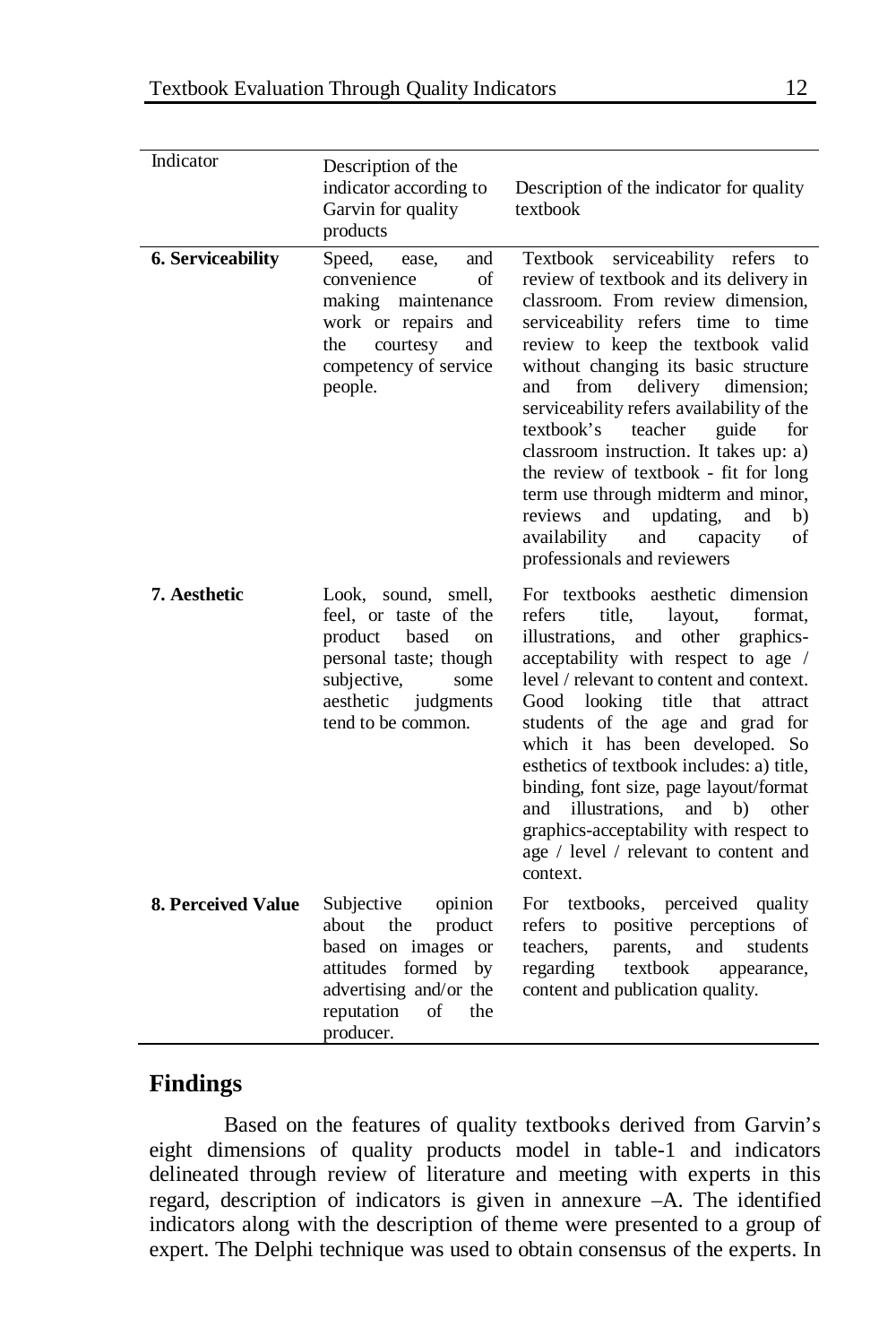this regard a Focus Group discussion was held in Islamabad in August 2008. In the Focus Group meeting out of 25, twenty three experts participated from all over Pakistan including Azad Jamu and Kashmir. This group was drawn from selected experts with a balanced representation from all provinces, and AJK. In the meeting majority of the CW staff participated.

In the Focus Group the participation by the participants was good. They were very open even to talk about their own 'not good' processes. They also shared constrains they faced during textbook review and evaluation processes, especially non-availability of the kind of indicators shared with them by the researcher. As a result of discussion with focus group, description of the indicators was refined and one more indicator 'use of technology' was added in the list of indicators. As result of the exercise, following indicators, their key description, and compliance conditions along with rubrics for each the finalized compliance conditions were finalized for assessing the quality of a textbook.

### **Rubrics for Textbook Review**

For each of the compliance condition, rubrics have been identified at four levels. Each of these levels describe recommendations for quality textbooks.

- **Level 4:** Completely fulfilling the compliance conditions with no revisions. Textbook approved
- **Level 3:** Fulfilling the compliance conditions to a large extent, with minor revisions or refinement of material including assessment, exercises, activities and illustrations
- Level 2: Partially fulfilling the compliance conditions, and need major revisions in textual material, including assessment, exercises, activities and illustrations
- Level 1: Fulfills few or no compliance conditions and most sections require rewriting.

Table 2

Compliance condition-wise rubrics for each of the indicators of a quality textbook

| Indicators                   | Key description                                | Compliance<br>conditions                                              | Level 1                                                                                                                                      | Level 2                                                                                                                                                                                | Level 3                                                                                                                                                            | Level 4                                                                                                                                     |
|------------------------------|------------------------------------------------|-----------------------------------------------------------------------|----------------------------------------------------------------------------------------------------------------------------------------------|----------------------------------------------------------------------------------------------------------------------------------------------------------------------------------------|--------------------------------------------------------------------------------------------------------------------------------------------------------------------|---------------------------------------------------------------------------------------------------------------------------------------------|
| $1-$<br>Curriculum<br>Policy | Aligns with the<br>constitution of<br>Pakistan | Endorses the<br>ideology of<br>Pakistan based<br>on Islamic<br>values | Does not promote<br>the ideology of<br>Pakistan based on<br>Islamic values as<br>specified in the<br>National<br>Constitution of<br>Pakistan | Partially<br>promotes the<br>ideology of<br>Pakistan based<br>on Islamic<br>values as<br>specified in the<br>National<br>Constitution.<br>Need for<br>including more<br>references and | To a large<br>extent<br>promotes<br>the ideology<br>of Pakistan<br>based on<br><b>Islamic</b><br>values as<br>specified in<br>the National<br>Constitution<br>need | Fully<br>promotes<br>the ideology<br>of Pakistan<br>based on<br><b>Islamic</b><br>values as<br>specified in<br>the National<br>Constitution |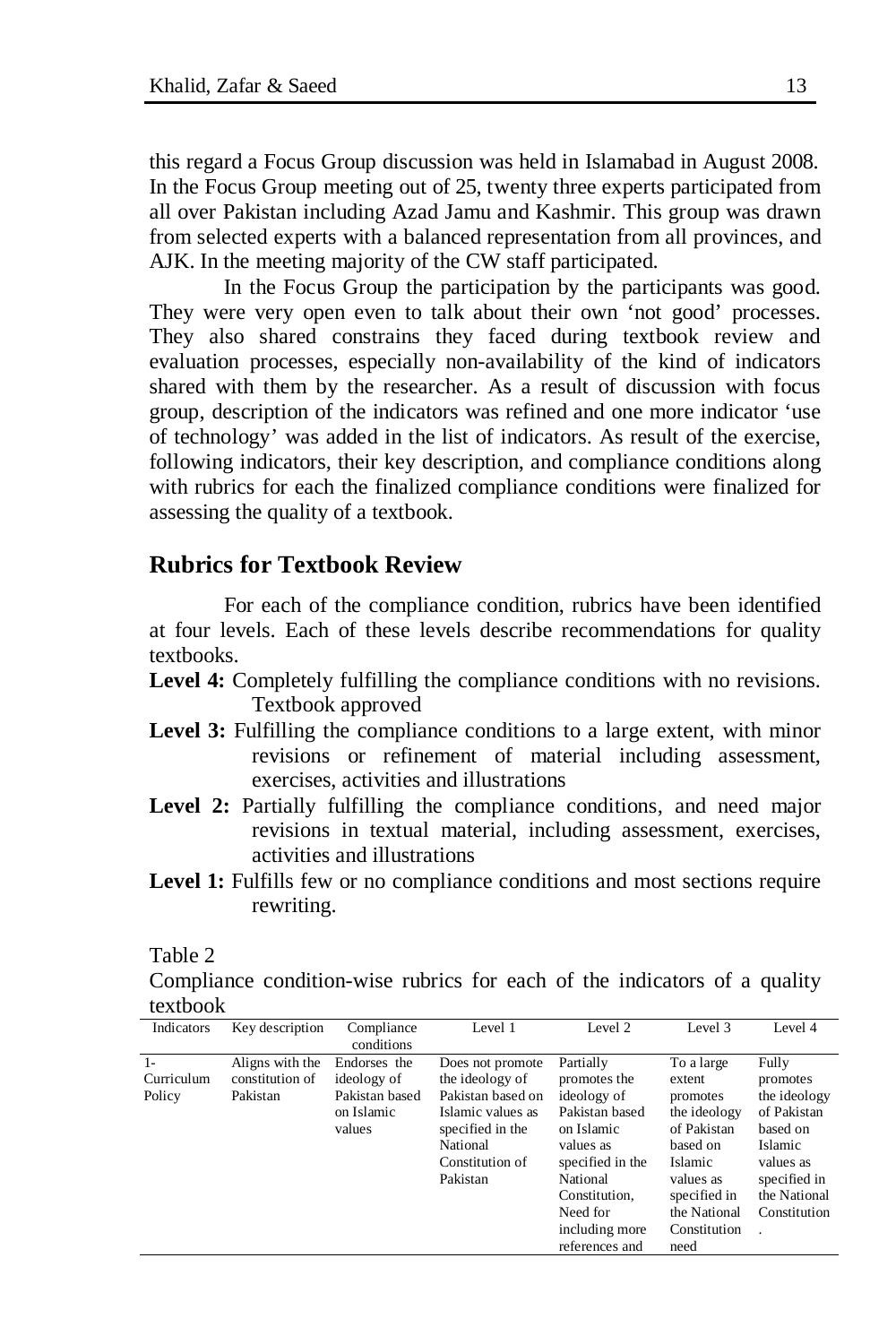| Indicators                   | Key description                                                                   | Compliance<br>conditions                                                     | Level 1                                                                                                                                                       | Level 2                                                                                                                                                             | Level 3                                                                                                                                                                             | Level 4                                                                                                                                                                 |
|------------------------------|-----------------------------------------------------------------------------------|------------------------------------------------------------------------------|---------------------------------------------------------------------------------------------------------------------------------------------------------------|---------------------------------------------------------------------------------------------------------------------------------------------------------------------|-------------------------------------------------------------------------------------------------------------------------------------------------------------------------------------|-------------------------------------------------------------------------------------------------------------------------------------------------------------------------|
|                              |                                                                                   |                                                                              |                                                                                                                                                               | examples/illustra refinement<br>tion                                                                                                                                |                                                                                                                                                                                     |                                                                                                                                                                         |
|                              |                                                                                   | Promotes<br>democratic<br>citizenship                                        | Does not promote<br>democratic norms                                                                                                                          | Text and<br>illustrations<br>depict limited<br>information and<br>ideas to promote<br>democratic<br>norms                                                           | Text and<br>illustrations<br>depict<br>information<br>and ideas to<br>promote<br>democratic<br>norms to a<br>large extent<br>with need for<br>refinement.                           | Text,<br>illustrations<br>and<br>activities<br>fully<br>promote<br>democratic<br>norms                                                                                  |
|                              |                                                                                   | Encourages<br>national<br>cohesion and<br>integration                        | Does not promote<br>sense of<br>patriotism,<br>appreciation of the<br>free enterprise<br>system, and the<br>respect for rights<br>of other country<br>fellows | Partially<br>promotes sense<br>of patriotism,<br>appreciation of<br>the free<br>enterprise<br>system, and the<br>respect for rights<br>of other country<br>fellows. | To a large<br>extent<br>promotes<br>sense of<br>patriotism,<br>appreciation<br>of the free<br>enterprise<br>system, and<br>the respect<br>for rights of<br>other country<br>fellows | Fully<br>promotes<br>sense of<br>patriotism,<br>appreciation<br>of the free<br>enterprise<br>system, and<br>the respect<br>for rights of<br>other<br>country<br>fellows |
|                              | Matches intent<br>and objectives<br>of the<br>Curriculum<br>Policy of<br>Pakistan | Aligns with<br>national<br>education<br>policy                               | No (less than<br>30%)<br>conformance with conformance<br>the national<br>education policy                                                                     | Limited (31-<br>$60%$ )<br>with the national<br>education policy                                                                                                    | Extended<br>$(61-80%)$<br>conformance<br>with the<br>national<br>education<br>policy                                                                                                | In full<br>(more than<br>80%)<br>conformanc<br>e with the<br>national<br>education<br>policy                                                                            |
|                              |                                                                                   | Corresponds to<br>the National<br>Curriculum<br>Framework                    | Not meeting (less<br>than $20\%$ )<br>guidelines of the<br>National<br>Curriculum<br>Framework                                                                | To some extent<br>meeting $(21 -$<br>40%) guidelines<br>of the National<br>Curriculum<br>Framework                                                                  | To large<br>$extent(41-$<br>90%)<br>meeting<br>guidelines of<br>the National<br>Curriculum<br>Framework                                                                             | Fully (more<br>than 90%)<br>meeting<br>guidelines<br>of the<br>National<br>Curriculum<br>Framework                                                                      |
|                              |                                                                                   | Aligns with<br>curriculum<br>objectives                                      | No alignment<br>$(\text{less than } 40\%)$<br>with curriculum<br>objectives                                                                                   | Limited<br>alignment (41-<br>60%) with<br>curriculum<br>objectives                                                                                                  | To large<br>extent $(61 -$<br>90%) aligned<br>with<br>curriculum<br>objectives                                                                                                      | Fully (more<br>than 90%)<br>aligned with<br>curriculum<br>objectives                                                                                                    |
| $2 -$<br>Curriculum<br>Scope | Covers scope<br>of the content<br>mentioned in<br>the curriculum                  | Covers the<br>depth of the<br>content given in<br>the curriculum<br>document | In complete (less<br>than 40%)<br>coverage of the<br>scope of the<br>contents                                                                                 | To some extent<br>$(40 \text{ to } 70)$<br>coverage of the<br>scope of the<br>contents                                                                              | To large<br>extent (71 to<br>95%)<br>coverage of<br>the scope of<br>the content                                                                                                     | Complete<br>(more than<br>95%)<br>coverage of<br>the scope of<br>the content                                                                                            |
|                              |                                                                                   | Covers all<br>aspects of the<br>curriculum                                   | Lists set of<br>expectations to be<br>covered in the<br>chapter/unit of<br>textbook                                                                           | I n addition to<br>Level 1 provides<br>end of<br>chapter/unit<br>assessments to<br>measure these                                                                    | In addition to<br>levels 1&2<br>provides<br>activities /<br>patterns to<br>encourage<br>understandin<br>g the<br>concepts<br>which are in                                           | Includes<br>levels 1,2<br>&3 and<br>provides<br>logical<br>linkages of<br>the activities<br>in line with<br>expectations<br>and                                         |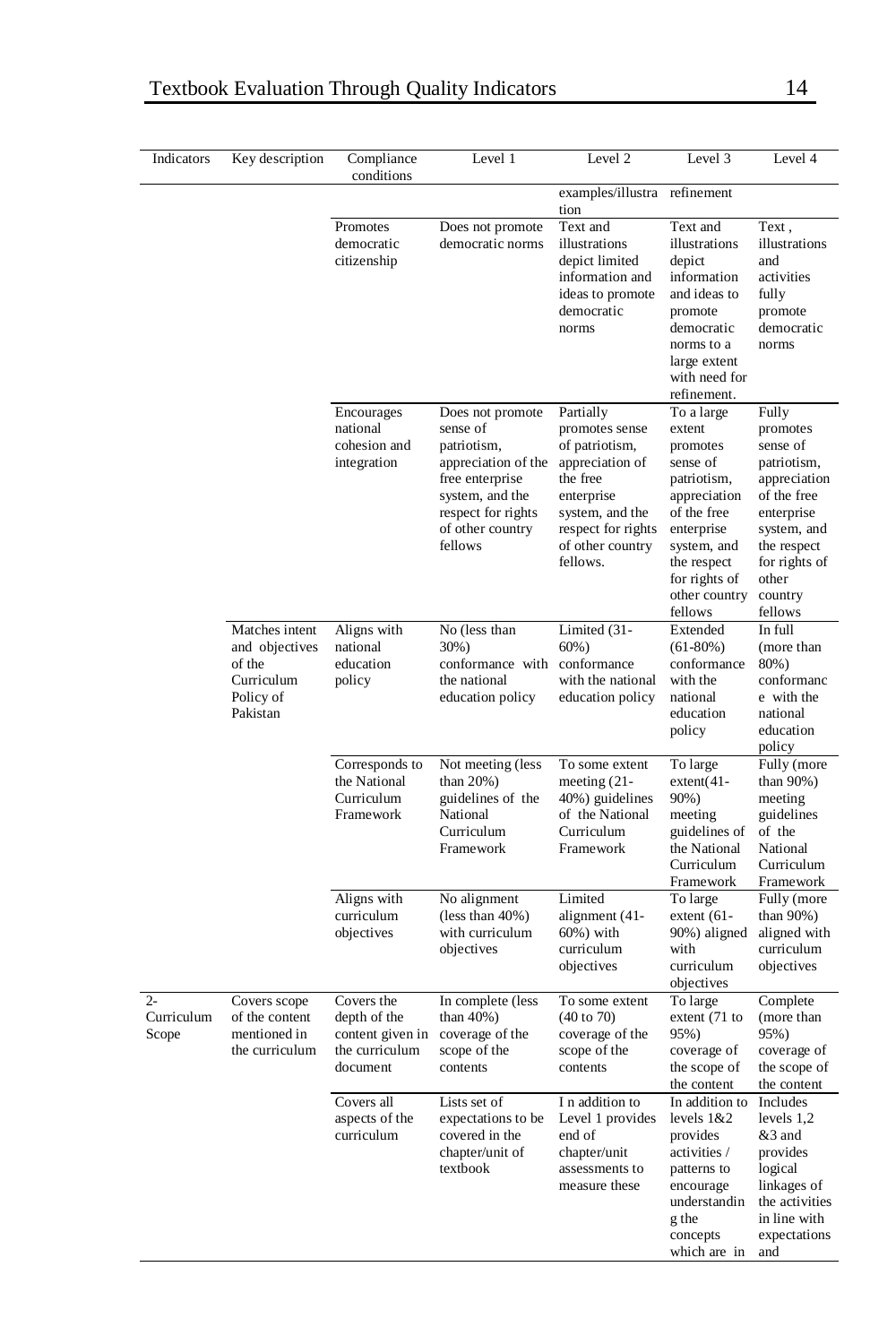| Indicators                                      | Key description                                                                                                                                  | Compliance<br>conditions                                                                      | Level 1                                                                                                                                   | Level 2                                                                                                                 | Level 3                                                                                                                                                                          | Level 4                                                                                                                                             |
|-------------------------------------------------|--------------------------------------------------------------------------------------------------------------------------------------------------|-----------------------------------------------------------------------------------------------|-------------------------------------------------------------------------------------------------------------------------------------------|-------------------------------------------------------------------------------------------------------------------------|----------------------------------------------------------------------------------------------------------------------------------------------------------------------------------|-----------------------------------------------------------------------------------------------------------------------------------------------------|
|                                                 |                                                                                                                                                  |                                                                                               |                                                                                                                                           |                                                                                                                         | line with<br>expectations<br>and<br>assessments<br>patterns                                                                                                                      | assessments                                                                                                                                         |
| 3-Text<br>Reliability,<br>Accuracy,<br>Validity | Provides up to<br>date, credible<br>and correct<br>information for<br>the period for<br>which it is to be<br>prescribed<br>( <i>durability</i> ) | Provides<br>examples and<br>illustration<br>from latest and<br>relevant data.<br>Relevance of | Less than 50 %<br>information is<br>accurate and has<br>to be supported by<br>updated<br>supplementary<br>materials.<br>Not very relevant | 50 to 70%<br>information used<br>in the text is<br>accurate<br>Sufficiently (40                                         | More than<br>71-90%<br>information<br>in the text is<br>accurate<br>Significantly                                                                                                | 100%<br>information<br>in the text is<br>accurate<br>with<br>reference of<br>sources<br>Completely                                                  |
|                                                 |                                                                                                                                                  | stories.<br>narratives, and<br>illustrations.                                                 | $(less than 40\%)$<br>coverage of the<br>scope of the<br>contents                                                                         | to 70%) relevant<br>coverage of the<br>scope of the<br>contents                                                         | (71 to 95%)<br>relevant<br>coverage of<br>the scope of<br>the content                                                                                                            | (more than<br>$100\%$ )<br>relevant<br>coverage of<br>the scope of<br>the content                                                                   |
|                                                 | Free of<br>misconceptions<br>text (reliability)                                                                                                  | Interprets data<br>with self<br>explanatory<br>illustrations and<br>metaphors                 | Not relevant<br>examples and<br>illustrations                                                                                             | Partially relevant<br>and<br>unambiguous<br>line diagrams<br>along with<br>examples and<br>illustrations                | Relevant<br>examples,<br>illustrations<br>and line<br>diagrams<br>that are free<br>οf<br>misconceptio<br>ns                                                                      | Relevant<br>and clearly<br>interpreted<br>data and self<br>explanatory<br>illustrations<br>and<br>metaphors                                         |
|                                                 | Provides<br>Laboratory<br>Experiences<br>(conformance)                                                                                           | Encourages use<br>of laboratory<br>experiences                                                | Requires no<br>exposure to<br>laboratory<br>experiences for<br>students                                                                   | provides<br>inadequate<br>laboratory<br>experiences for<br>students, or<br>alternatives to<br>laboratory<br>experiments | Provides<br>adequate<br>laboratory<br>experiences<br>for students,<br>refinement<br>required.                                                                                    | Provides<br>high quality<br>laboratory<br>experiences<br>for students.<br>The labs are<br>extensive,<br>varied and<br>promote<br>student<br>inquiry |
|                                                 | Usable at least<br>for the period<br>of curriculum<br>revision cycle<br>without making<br>major structural<br>changes in it<br>(serviceability)  | Structure of the<br>textbook based<br>on concept-<br>building                                 | No essential<br>attributes that<br>highlight the<br>concept                                                                               | Provides<br>appropriate but<br>insufficient<br>essential<br>attributes that<br>distinguish the<br>concept.              | Provides<br>appropriate<br>and<br>sufficient,<br>examples of<br>the concept<br>that are<br>accurate and<br>related to the<br>essential<br>attributes.<br>need for<br>refinement. | Provides<br>appropriate<br>sufficient<br>examples of<br>the concept<br>that are<br>accurate<br>and related<br>to the<br>essential<br>attributes.    |
|                                                 |                                                                                                                                                  | Use classic<br>examples and<br>less new<br>examples to<br>explain the<br>content              | No classic<br>example, more<br>new examples that<br>might change<br>rapidly with the<br>passage of time                                   | Limited classic<br>examples, more<br>new examples<br>that might<br>change rapidly<br>with the passage<br>of time        | Appropriate<br>classic<br>example and<br>new<br>examples<br>that might<br>change<br>rapidly with<br>the passage<br>of time                                                       | Appropriate<br>classic<br>examples,<br>less new<br>examples<br>that might<br>not change<br>rapidly with<br>the passage<br>of time                   |
|                                                 | High levels<br>academic                                                                                                                          | Who the<br>author(s) of the                                                                   | Author is a<br>credible local                                                                                                             | Author is a<br>credible                                                                                                 | Author is a<br>national                                                                                                                                                          | Author is a<br>national                                                                                                                             |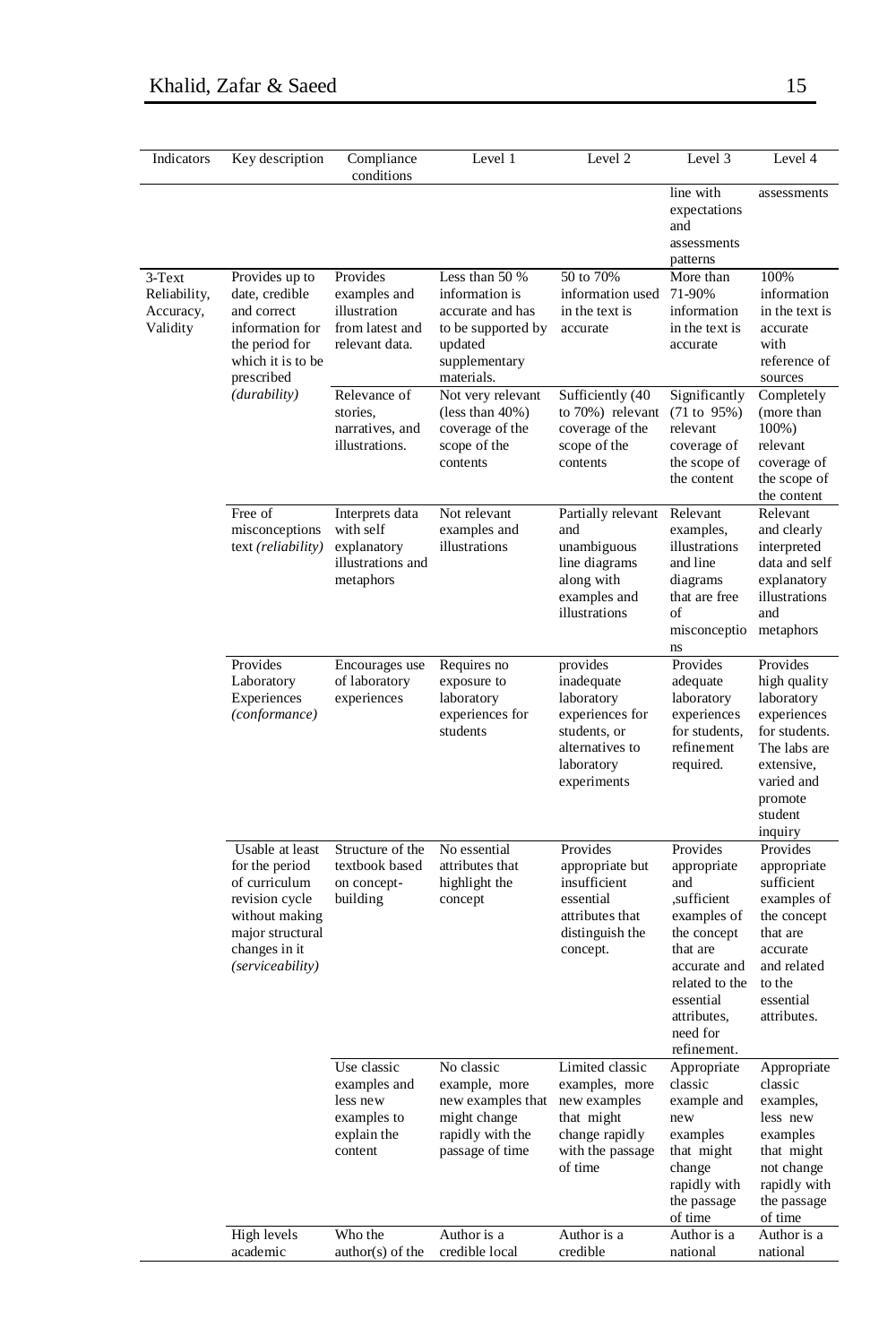|                                                  |                                                                                                          |                                                                                                                                                     | Level 1                                                                                                      |                                                                                                                          | Level 3                                                                                                                                              |                                                                                                                                                                                                                        |
|--------------------------------------------------|----------------------------------------------------------------------------------------------------------|-----------------------------------------------------------------------------------------------------------------------------------------------------|--------------------------------------------------------------------------------------------------------------|--------------------------------------------------------------------------------------------------------------------------|------------------------------------------------------------------------------------------------------------------------------------------------------|------------------------------------------------------------------------------------------------------------------------------------------------------------------------------------------------------------------------|
| Indicators                                       | Key description                                                                                          | Compliance<br>conditions                                                                                                                            |                                                                                                              | Level 2                                                                                                                  |                                                                                                                                                      | Level 4                                                                                                                                                                                                                |
|                                                  | credential of<br>authors<br>(reliability)                                                                | resource is<br>(are).                                                                                                                               | 'voice' with no<br>demonstrable<br>writing<br>experience.                                                    | national' voice'-<br>he/she has<br>limited writing<br>experience with<br>one or two<br>samples                           | 'credible<br>$v^{\text{oice}}$ <sup>-</sup><br>he/she is<br>consistent in<br>writing with<br>more than 2<br>published<br>samples                     | 'credible<br>$v^{\circ}$ -<br>he/she is<br>consistent in<br>writing with<br>more than 3<br>published<br>samples of<br>approved<br>textbooks                                                                            |
| $4-$<br>Vocabulary,<br>Illustrations<br>& Format | Uses words from Vocabulary is<br>graded<br>vocabulary and<br>defines new<br>terms<br>(conformance)       | functional,<br>thematic,<br>authentic, and<br>practical.                                                                                            | Vocabulary is<br>much<br>higher/lower than<br>the level for which<br>Textbooks has<br>been written           | Vocabulary at<br>the level for<br>which Textbooks<br>has been written                                                    | Vocabulary<br>is one step<br>down the<br>level for<br>which<br>Textbooks<br>has been<br>written                                                      | Vocabulary<br>is two steps<br>down the<br>level for<br>which<br>Textbooks<br>has been<br>written,<br>along<br>Glossary of<br>subject<br>terminology<br>& new<br>words (other<br>than<br>textbooks<br>for<br>languages) |
|                                                  |                                                                                                          | New words and<br>language<br>structure in<br>language<br>Textbooks, in<br>each<br>unit/chapter                                                      | New words and<br>language structure<br>in language<br>Textbooks, more<br>than 15% in each<br>unit/chapter    | New words and<br>language<br>structure in<br>language<br>Textbooks, more<br>than 10% in each<br>unit/chapter             | New words<br>and language<br>structure in<br>language<br>Textbooks,<br>about 10%<br>in each<br>unit/chapter                                          | New words<br>and<br>language<br>structure in<br>language<br>Textbooks,<br>less than<br>10% in<br>each<br>unit/chapter                                                                                                  |
|                                                  |                                                                                                          | An appropriate<br>language style<br>and level for<br>presenting the<br>information.                                                                 | Incorrect symbols,<br>graphics, and<br>diagrams those are<br>subject-related                                 | Correct symbols,<br>graphics, and<br>diagrams those<br>are less than<br>50% subject-<br>related                          | . Correct<br>symbols,<br>graphics, and<br>diagrams<br>those are<br>more than 50<br>and less than<br>90% subject-<br>related                          | 100%<br>Correct<br>symbols,<br>graphics,<br>and<br>diagrams<br>are subject-<br>related                                                                                                                                 |
|                                                  | Contains<br>illustrations<br>from local<br>environment<br>and allied with<br>text (Perceived<br>Quality) | Opportunities<br>for students to<br>"see<br>themselves"<br>reflected in the<br>materials<br>through<br>examples,<br>illustrations,<br>and readings. | No example,<br>illustrations,<br>name, picture, etc.<br>from local<br>context. Poorly<br>drawn illustrations | Little number<br>$(less than 30\%)$<br>of examples<br>illustrations,<br>name, picture,<br>etc. are from<br>local context | Adequate<br>number<br>(more than<br>30 but less<br>than 70%) of<br>examples<br>illustrations,<br>name,<br>picture, etc.<br>are from<br>local context | Majority<br>(more than<br>70%) of<br>examples<br>illustrations,<br>name,<br>picture, etc.<br>are from<br>local<br>context                                                                                              |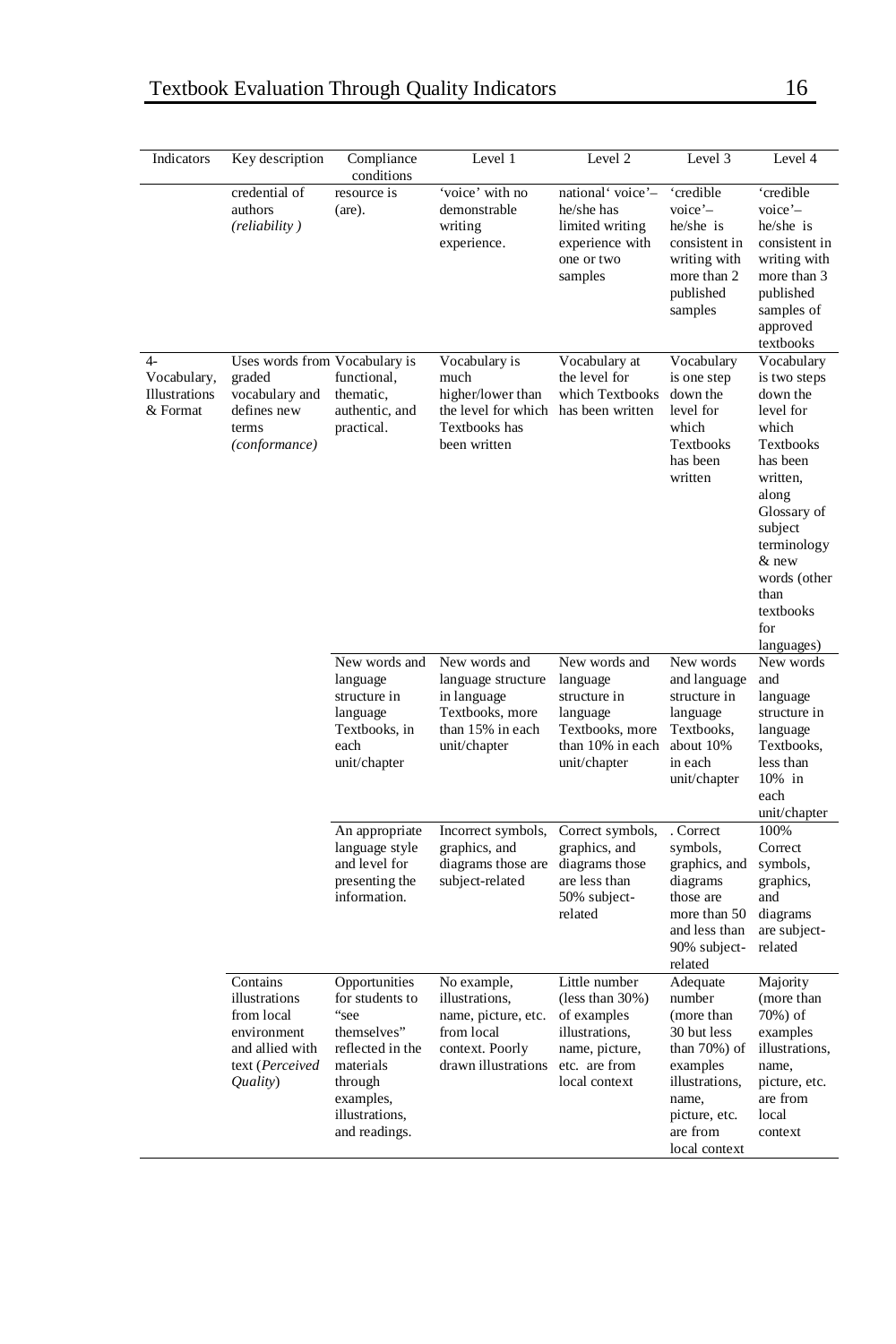| Indicators                                                     | Key description                                                                                                                                                                                         | Compliance<br>conditions                                                                                                                                           | Level 1                                                                                                                                                           | Level 2                                                                                                                                                                                              | Level 3                                                                                                                                                                                                                                                                       | Level 4                                                                                                                                                                                                                                                           |
|----------------------------------------------------------------|---------------------------------------------------------------------------------------------------------------------------------------------------------------------------------------------------------|--------------------------------------------------------------------------------------------------------------------------------------------------------------------|-------------------------------------------------------------------------------------------------------------------------------------------------------------------|------------------------------------------------------------------------------------------------------------------------------------------------------------------------------------------------------|-------------------------------------------------------------------------------------------------------------------------------------------------------------------------------------------------------------------------------------------------------------------------------|-------------------------------------------------------------------------------------------------------------------------------------------------------------------------------------------------------------------------------------------------------------------|
|                                                                | Contains good<br>quality<br>photographs<br>and sets<br>attractive title,<br>page and font<br>size, page<br>layout, and<br>color according<br>to grade<br>(aesthetics)                                   | General<br>appearance of<br>the textbook is<br>attractive and<br>inviting                                                                                          | Format is not<br>visually appealing<br>and inappropriate<br>for the level                                                                                         | Format is<br>visually<br>adequate but<br>lacks appeal for<br>the age level                                                                                                                           | An attractive<br>book that<br>engages the<br>students but<br>needs<br>refinement to<br>come up to<br>level 4                                                                                                                                                                  | The use of<br>illustrations,<br>photos,<br>maps,<br>graphs and<br>other visuals<br>to enhance<br>the text.<br>Durable<br>binding, and<br>proper<br>grammage<br>of paper<br>according to<br>size and<br>grades                                                     |
| $5-$<br>Horizontal<br>and vertical<br>alignment of<br>the text | Uses sequential<br>activities.<br>content of the<br>same grade<br>books for<br>explanations,<br>examples, and<br>exercises and<br>provides<br>challenging but<br>enjoyable<br>exercises<br>(performance | Activities that<br>help students<br>make<br>connections<br>among the<br>subjects being<br>taught at a<br>particular level                                          | No use of use of<br>sequential<br>activities                                                                                                                      | Uses sequential<br>activities and<br>content of the<br>same grade<br>books for<br>explanations.<br>There is need for<br>more<br>challenging and<br>age relevant<br>interest based<br>activities      | Uses<br>sequential<br>activities,<br>content of<br>the same<br>grade books<br>for<br>explanations,<br>examples,<br>and exercises<br>with a few<br>challenging<br>activities,<br>need for<br>refinement                                                                        | Uses<br>sequential<br>activities,<br>content of<br>the same<br>grade books<br>for<br>explanations<br>, examples,<br>and<br>exercises<br>and provide<br>challenging<br>and<br>enjoyable<br>exercises                                                               |
|                                                                | Creates links of<br>the content with knowledge<br>one grade below activities that<br>and above<br>(conformance)                                                                                         | Tests previous<br>require students<br>to recall<br>previously<br>learned<br>concepts,<br>definitions, etc.<br>at the start of<br>each section.                     | Does not test<br>Previous<br>Knowledge<br>activities that<br>require students to<br>recall previously<br>learned concepts<br>at the beginning of<br>each section. | Limited material<br>to test previous<br>knowledge<br>activities that<br>require students<br>to recall<br>previously<br>learned concepts,<br>definitions, etc.<br>at the beginning<br>of each section | <b>Tests</b><br>previous<br>knowledge<br>activities that<br>require<br>students to<br>recall<br>previously<br>learned<br>concepts,<br>definitions,<br>etc. at the<br>beginning of<br>each section.<br>New<br>concepts are<br>presented in<br>logical and<br>sequential<br>way | Test<br>Previous<br>Knowledge<br>activities<br>that require<br>students to<br>recall<br>previously<br>learned<br>concepts,<br>definitions,<br>etc. at the<br>beginning of<br>each<br>section.<br>New<br>concepts are<br>presented in<br>logical and<br>spiral way |
|                                                                | builds upon<br>prerequisite<br>skills and ideas<br>Connects to<br>everyday<br>experiences and<br>prior learning<br>(feature)<br>(conformance)                                                           | Opportunities<br>to make<br>connections<br>between<br>concepts within<br>the subject as<br>well as to<br>connect the<br>learning to<br>other subject<br>areas with | Presents activities<br>that have no link<br>with students'<br>prior learning                                                                                      | Present activities<br>that relate to the<br>student's<br>environment.<br>and prior<br>learning, need<br>for creating links<br>with real life<br>examples                                             | Present<br>activities that<br>relate to the<br>student's<br>environment.<br>and prior<br>learning,<br>Introductions<br>to chapters,<br>sections,<br>activities that                                                                                                           | Present<br>activities<br>that relate to<br>the student's<br>environment<br>. and prior<br>learning,<br>Introduction<br>s to<br>chapters,<br>sections,                                                                                                             |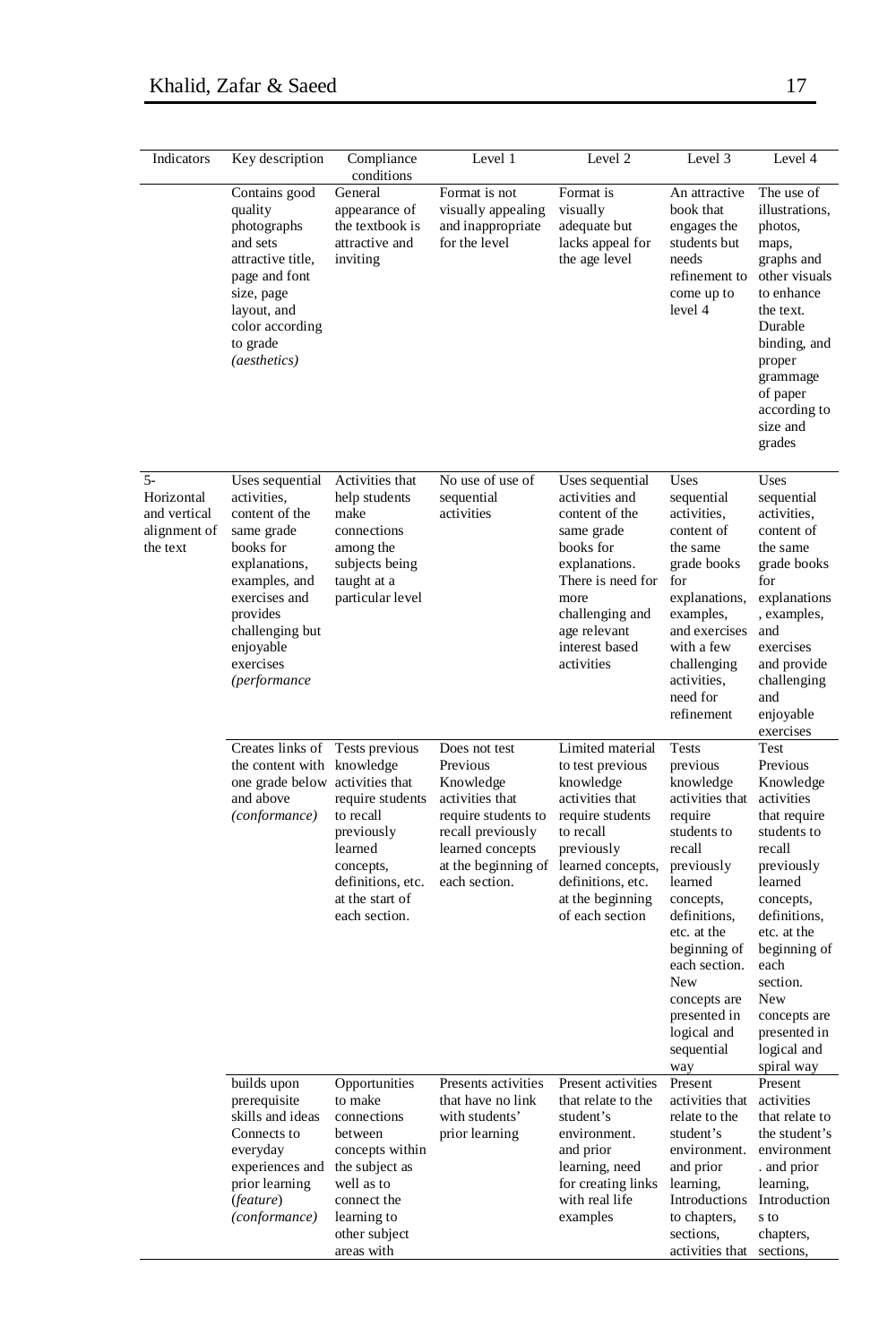| Indicators                              | Key description                                                                                                   | Compliance<br>conditions                                                                                                                                                      | Level 1                                                                       | Level 2                                                                                                                       | Level 3                                                                                                                                                                                                     | Level 4                                                                                                                                                                                                                                                        |
|-----------------------------------------|-------------------------------------------------------------------------------------------------------------------|-------------------------------------------------------------------------------------------------------------------------------------------------------------------------------|-------------------------------------------------------------------------------|-------------------------------------------------------------------------------------------------------------------------------|-------------------------------------------------------------------------------------------------------------------------------------------------------------------------------------------------------------|----------------------------------------------------------------------------------------------------------------------------------------------------------------------------------------------------------------------------------------------------------------|
|                                         |                                                                                                                   | examples those<br>are familiar to<br>the students.                                                                                                                            |                                                                               |                                                                                                                               | require<br>students to<br>recall real-<br>life examples<br>before<br>introducing<br>new ideas,<br>need for<br>refinement.                                                                                   | activities<br>that require<br>students to<br>recall real-<br>life<br>examples<br>before<br>introducing<br>new ideas<br>and<br>concepts.<br>Activities<br>that clearly<br>scaffold<br>learning.                                                                 |
| 6- Critical<br>and Creative<br>Learning | Presents<br>materials and<br>exercises /<br>questions at a<br>variety of<br>cognitive levels<br>(performance)     | A range of<br>activities that<br>require students<br>to carry out<br>authentic<br>learning<br>opportunities<br>including tasks<br>those are<br>appropriate to<br>the subject. | Low range of<br>activities at<br>various levels of<br>cognition               | Medium range of<br>activities touches<br>various level of<br>cognition                                                        | Appropriate<br>range of<br>activities<br>touches<br>various level<br>of cognition<br>along with<br>quality of<br>review<br>questions<br>reflects<br>higher level<br>thinking<br>skills, need<br>refinement. | Highly<br>appropriate<br>range of<br>activities<br>touches<br>various<br>level of<br>cognition<br>along with<br>quality of<br>review<br>questions<br>reflects<br>higher level<br>thinking<br>skills and<br>provides<br>research-<br>based open-<br>ended tasks |
|                                         | Encourages by<br>applying<br>relevant<br>contexts,<br>experiences,<br>phenomena and<br>thinking over<br>(feature) | Activities that<br>require students<br>to analyze data.                                                                                                                       | No activities that<br>require students to<br>use creative<br>thinking skills. | Limited<br>activities that<br>require students<br>to use creative<br>thinking skills<br>and<br>communicate<br>their learning. | Activities<br>that require<br>students to<br>use creative<br>thinking<br>skills and<br>communicate<br>their<br>learning,<br>need<br>refinement.                                                             | Sufficient<br>activities<br>that require<br>students to<br>hypothesize,<br>analyze, and<br>make<br>conclusions<br>and<br>generalizati<br>ons and<br>suggests<br>activities for<br>further<br>study;                                                            |
|                                         |                                                                                                                   | Activities that<br>ask for students<br>to consider their<br>actions and the<br>consequences<br>of them.                                                                       | No open-ended<br>tasks that require<br>students to -solve.<br>Problems        | Tasks that<br>require students<br>to collaborate in<br>problem-solving<br>activities.                                         | Open-ended<br>tasks that<br>require<br>students to<br>problem-<br>solve,<br>possibly<br>using a<br>model.                                                                                                   | Open-ended<br>tasks that<br>have<br>content<br>validity and<br>require<br>students to<br>problem-<br>solve,<br>possibly<br>using a<br>model.                                                                                                                   |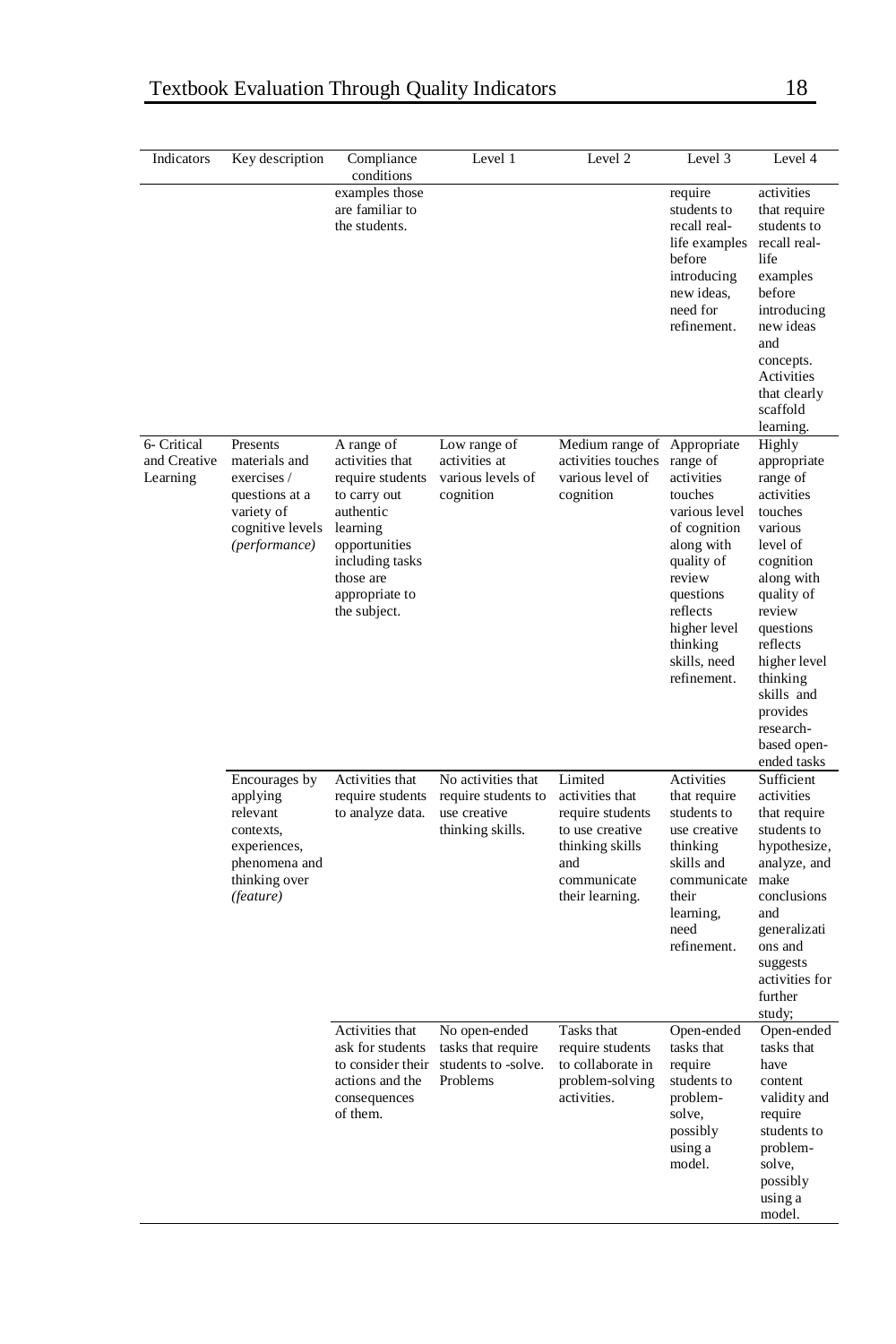| Indicators                              | Key description                                                                                      | Compliance<br>conditions                                                                                                                                                                                             | Level 1                                                                                                 | Level 2                                                                                                                                                                | Level 3                                                                                                                                                                                                                                                                   | Level 4                                                                                                                                                                                                                                                      |
|-----------------------------------------|------------------------------------------------------------------------------------------------------|----------------------------------------------------------------------------------------------------------------------------------------------------------------------------------------------------------------------|---------------------------------------------------------------------------------------------------------|------------------------------------------------------------------------------------------------------------------------------------------------------------------------|---------------------------------------------------------------------------------------------------------------------------------------------------------------------------------------------------------------------------------------------------------------------------|--------------------------------------------------------------------------------------------------------------------------------------------------------------------------------------------------------------------------------------------------------------|
|                                         | Provides<br>opportunity to<br>think critically<br>about<br>controversial<br>issues<br>(aesthetics)   | Activities that<br>encourage<br>students to role-<br>play, debate,<br>write about, and address<br>in other ways<br>think about<br>controversial<br>issues.                                                           | No use of role<br>play debates<br>materials and<br>activities to<br>sensitive/controve<br>rsial issues  | End of chapters<br>or units that<br>encourage<br>students to role-<br>play, debate,<br>write about, and<br>in other ways<br>think about<br>controversial<br>issues.    | Culminating<br>tasks that<br>encourage<br>students to<br>role-play,<br>debate, write<br>about, and in<br>other ways<br>think about<br>controversial<br>issues, need<br>for<br>refinement                                                                                  | End of<br>chapters,<br>units, or<br>assessment<br>integrated<br>tasks that<br>encourage<br>students to<br>role-play,<br>debate,<br>write about,<br>and in other<br>ways think<br>about<br>controversia<br>1 issues.                                          |
| $7 -$<br>Technology                     | Provides<br>opportunities to<br>incorporate<br>student use of<br>technology<br>( <i>durability</i> ) | Encourage use<br>of technology                                                                                                                                                                                       | No focus on the<br>use of technology.                                                                   | Use of<br>technology<br>indicated but not<br>integrated.                                                                                                               | Provides<br>opportunities<br>for use of<br>technology<br>and<br>integrates<br>with<br>activities                                                                                                                                                                          | Provides<br>and<br>encourages<br>the<br>integration<br>of<br>technology<br>and content.                                                                                                                                                                      |
|                                         |                                                                                                      | Activities that<br>require students<br>to learn aspects<br>of technology<br>directly; e.g.<br>learning a<br>specific piece<br>of software.                                                                           | No activities that<br>require students to<br>use technology in<br>problem-solving;<br>e.g., calculators | Activities that<br>require students<br>to use<br>technology in<br>problem-solving,<br>information<br>gathering; e.g.,<br>calculators,<br>simple graphing<br>programmes | Activities<br>that require<br>students to<br>use<br>technology<br>in problem-<br>solving,<br>information<br>gathering.<br>and<br>communicati<br>ng; e.g.,<br>calculators,<br>simple<br>graphing<br>programmes,<br>word<br>processing,<br>puzzle<br>solving<br>activities. | In addition<br>to level 3<br>activities<br>those<br>require<br>students to<br>use<br>electronic<br>media for<br>research.                                                                                                                                    |
| $8-$<br>Assessment<br>and<br>Evaluation | Allows for the<br>authentic<br>demonstration<br>for learning at<br>all levels<br>(reliability)       | Exercises/end<br>of chapter<br>questions at<br>least one for<br>each Specific<br>Learning<br>Objectives<br>through a<br>variety of<br>questions and<br>opportunities<br>for students to<br>reflect on their<br>work. | Lacks a variety of<br>authentic student<br>demonstrations of<br>learning, only<br>recall questions      | Partially<br>supports a<br>variety of<br>authentic student<br>demonstrations<br>of<br>learning, that<br>range from<br>simple recall to<br>understanding<br>questions   | To a large<br>extent<br>supports a<br>variety of<br>authentic<br>student<br>demonstratio<br>ns of<br>learning, that<br>range from<br>simple recall<br>to questions<br>that require<br>students to<br>apply their<br>understandin<br>g                                     | Fully<br>supports a<br>variety of<br>authentic<br>student<br>demonstrati<br>ons of<br>learning.<br>that range<br>from simple<br>recall to<br>questions<br>that require<br>students to<br>communicat<br>e the results<br>of problem-<br>solving,<br>analysis, |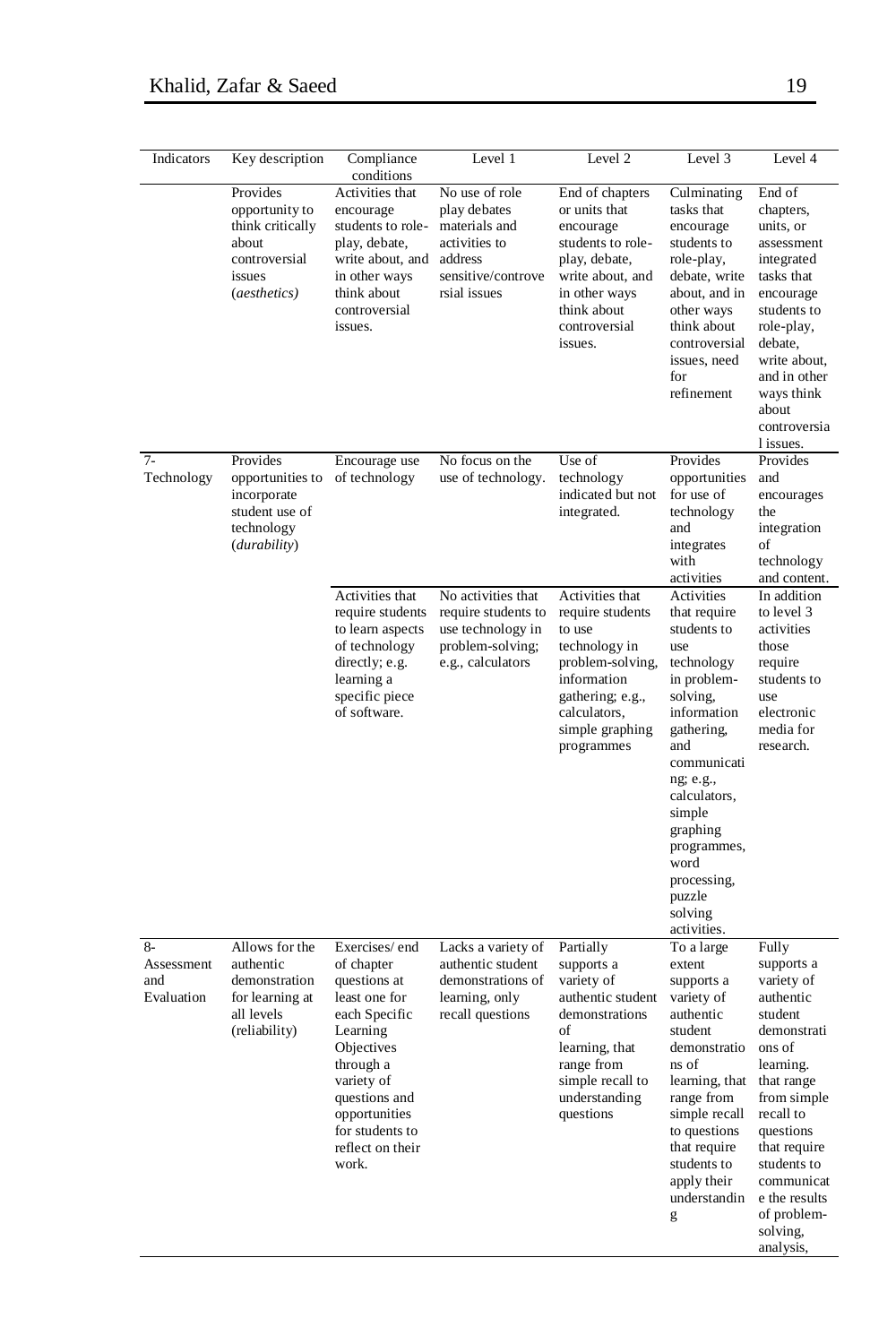| Indicators  | Key description                                                                                                                   | Compliance<br>conditions                                                                                                         | Level 1                                                                                                                      | Level 2                                                                                                                                                                                       | Level 3                                                                                                                                                                                                           | Level 4                                                                                                                                                                                                                                                                    |
|-------------|-----------------------------------------------------------------------------------------------------------------------------------|----------------------------------------------------------------------------------------------------------------------------------|------------------------------------------------------------------------------------------------------------------------------|-----------------------------------------------------------------------------------------------------------------------------------------------------------------------------------------------|-------------------------------------------------------------------------------------------------------------------------------------------------------------------------------------------------------------------|----------------------------------------------------------------------------------------------------------------------------------------------------------------------------------------------------------------------------------------------------------------------------|
|             |                                                                                                                                   |                                                                                                                                  |                                                                                                                              |                                                                                                                                                                                               |                                                                                                                                                                                                                   | critical<br>thinking, etc                                                                                                                                                                                                                                                  |
|             |                                                                                                                                   | Opportunities<br>for students to<br>demonstrate<br>their learning in<br>a variety of<br>ways<br>throughout the<br>entire course. | No opportunities<br>for students to<br>demonstrate their<br>learning through<br>tests.                                       | Opportunities for<br>students to<br>demonstrate<br>their learning<br>through tests.                                                                                                           | Opportunitie<br>s for students<br>to<br>demonstrate<br>their learning<br>through tests,<br>and<br>presentations                                                                                                   | Opportuniti<br>es for<br>students to<br>demonstrate<br>their<br>learning<br>through<br>tests,<br>performance<br>, projects,<br>and<br>presentation<br>s; and<br>opportunitie<br>s for<br>students to<br>create tasks<br>that allow<br>them to<br>demonstrate<br>their work |
| 9-Bias Free | Free from<br>Gender, Ethnic,<br>Religious,<br>Sectarian,<br>Geographical,<br>Cultural,<br>Occupational<br>biases<br>(performance) | Conformity to<br>social &<br>cultural norms                                                                                      | Discriminates<br>against sex, race,<br>ethnic, creed,<br>parental status,<br>physical<br>conditions, and/or<br>stereotyping. | Exhibits bias to<br>more than one of<br>the protected<br>categories.                                                                                                                          | Exhibits bias<br>to at least<br>one of the<br>protected<br>categories.                                                                                                                                            | Does not<br>discriminate<br>against sex,<br>race, ethnic,<br>creed,<br>parental<br>status,<br>physical<br>conditions,<br>and/or<br>stereotyping                                                                                                                            |
|             |                                                                                                                                   | Covers a<br>spectrum of<br>accomplishmen<br>ts and<br>contributions<br>by all sexes,<br>ethics groups<br>and                     | Pronouns and<br>descriptors of both<br>sexes are not used<br>equally                                                         | Limited number<br>of pronouns and<br>descriptors of<br>both sexes are<br>used equally<br>Nouns,<br>adjectives, terms<br>and illustrations<br>are non-<br>stereotypical and<br>non-prejudicial | Pronouns<br>and<br>descriptors<br>of both sexes<br>are used<br>equally and<br>nouns,<br>adjectives,<br>terms and<br>illustrations<br>are non-<br>stereotypical<br>and non-<br>prejudicial,<br>need<br>refinement. | In addition<br>to level 3,no<br>feeling of<br>exclusion,<br>estranged or<br>social<br>diminishing<br>of students<br>of either sex<br>and various<br>cultures and<br>physical<br>conditions<br>excluded                                                                     |
|             |                                                                                                                                   | Free from<br>minority,<br>sectarian and<br>regional biases.                                                                      | Portrays only one<br>culture.                                                                                                | Provides<br>meaningless<br>multicultural<br>experiences.                                                                                                                                      | Provides<br>partially<br>meaningful<br>multicultural<br>experiences.                                                                                                                                              | Provides<br>fully<br>meaningful<br>multicultura<br>1<br>experiences.                                                                                                                                                                                                       |
|             | Presents<br>different points<br>of<br>view/contributi<br>ons<br>(performance)                                                     | Different points<br>of view in<br>various stories,<br>narratives,<br>information<br>text, etc. to<br>shows diversity             | No use of<br>inclusive<br>language.                                                                                          | Limited use of<br>inclusive<br>language.                                                                                                                                                      | Use of<br>inclusive<br>language but<br>presents only<br>one side of a<br>controversial<br>issue                                                                                                                   | Use of<br>inclusive<br>language<br>and<br>presentation<br>s of both<br>sides of a                                                                                                                                                                                          |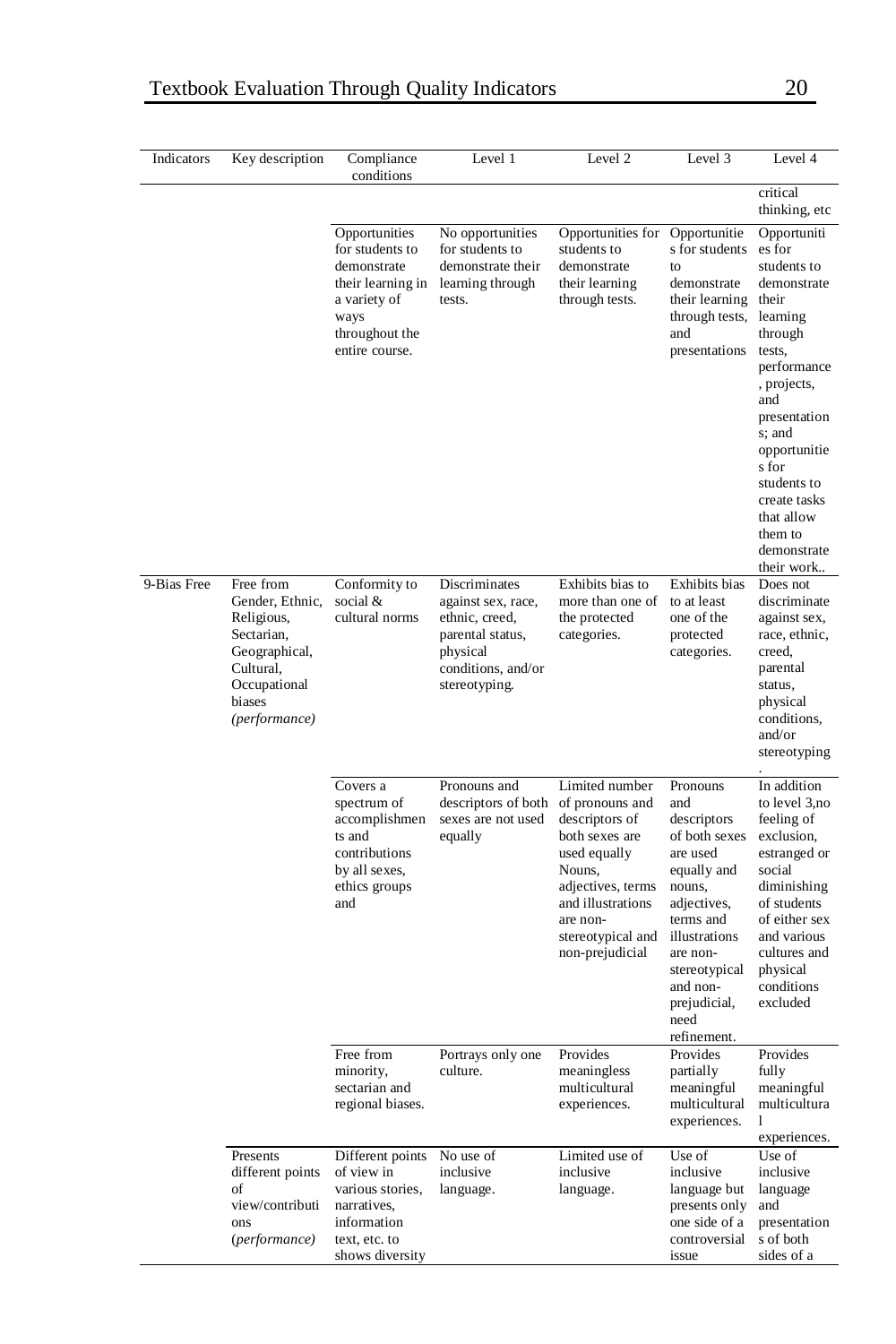| Indicators                                                | Key description                                                                                         | Compliance<br>conditions                                                                                        | Level 1                                                                                                | Level 2                                                                                                                                                                                      | Level 3                                                                                                                                                 | Level 4                                                                                                                                                                        |
|-----------------------------------------------------------|---------------------------------------------------------------------------------------------------------|-----------------------------------------------------------------------------------------------------------------|--------------------------------------------------------------------------------------------------------|----------------------------------------------------------------------------------------------------------------------------------------------------------------------------------------------|---------------------------------------------------------------------------------------------------------------------------------------------------------|--------------------------------------------------------------------------------------------------------------------------------------------------------------------------------|
|                                                           |                                                                                                         | and allows for<br>inclusion                                                                                     |                                                                                                        |                                                                                                                                                                                              |                                                                                                                                                         | controversia<br>1 issue                                                                                                                                                        |
|                                                           | Sensitivity to<br>People with<br><b>Disabilities</b>                                                    | Sensitive to<br>students with<br>physical,<br>mental,<br>emotional, or<br>learning<br>disabilities              | Does not portray<br>people with<br>disability.                                                         | Meaningless<br>attempt to<br>include people<br>with disabilities                                                                                                                             | Meaningful<br>attempt to<br>include<br>people with<br>disabilities                                                                                      | Is sensitive<br>to people<br>with<br>disabilities<br>and portrays<br>them as<br>valuable<br>members of<br>society.                                                             |
| $10-$<br>Environment                                      | Considers<br>safety and/or<br>environmental<br>concerns<br>( <i>durability</i> )                        | Safety warnings<br>for students that<br>may be written<br>and/or<br>expressed<br>symbolically.                  | Text and<br>Illustrations do<br>not show<br>considerations for<br>safety or<br>environment<br>concerns | Text and<br>illustrations infer<br>activities those<br>are safe for<br>students. There<br>is need to<br>include direct<br>references to<br>safety and<br>environment<br>friendly<br>concerns | Text and<br>illustrations<br>activities are<br>environment<br>friendly and<br>promote<br>safety<br>concerns,<br>need for<br>refinement                  | Text<br>material,<br>activities,<br>and<br>illustrations<br>that<br>demonstrate<br>safety, care,<br>and respect<br>for the<br>environment                                      |
| 11-Teacher<br>Guide and<br>other<br>learning<br>materials | Accompanied<br>by teacher<br>guide, e-<br>material,<br>learning aids<br>and<br>assessments<br>(feature) | provide<br>information on<br>scope and<br>sequence of the<br>book                                               | Materials<br>provided without<br>directions.                                                           | Suggested<br>lessons<br>indicating goals<br>for the lesson.                                                                                                                                  | Organized<br>lessons<br>without<br>incorporatin<br>g teacher<br>materials                                                                               | Organized<br>structures<br>clear<br>directions<br>and<br>expectation<br>S,<br>background<br>information<br>meaningful<br>resource<br>materials                                 |
|                                                           |                                                                                                         | Features that<br>provide<br>information on<br>various aspect<br>to support<br>teaching<br>learning<br>processes | Provide<br>information on<br>assessment only.                                                          | Provides<br>information on<br>assessment and<br>teaching<br>strategies                                                                                                                       | Provides<br>information<br><sub>on</sub><br>assessment<br>and teaching<br>strategies,<br>and plan to<br>accommodat<br>e students<br>learning<br>styles. | Provides<br>information<br>on<br>assessment<br>and teaching<br>strategies,<br>and plan to<br>accommoda<br>te students<br>learning<br>styles and<br>other related<br>resources. |

## **Conclusions**

Relatively little research has been conducted on the textbook evaluation process both in Pakistan and elsewhere. This is surprising that textbooks are the significant part of the teaching learning process for both students and teachers all over the world; nevertheless, relatively less work has been done to provide a strong research base to the field. In this study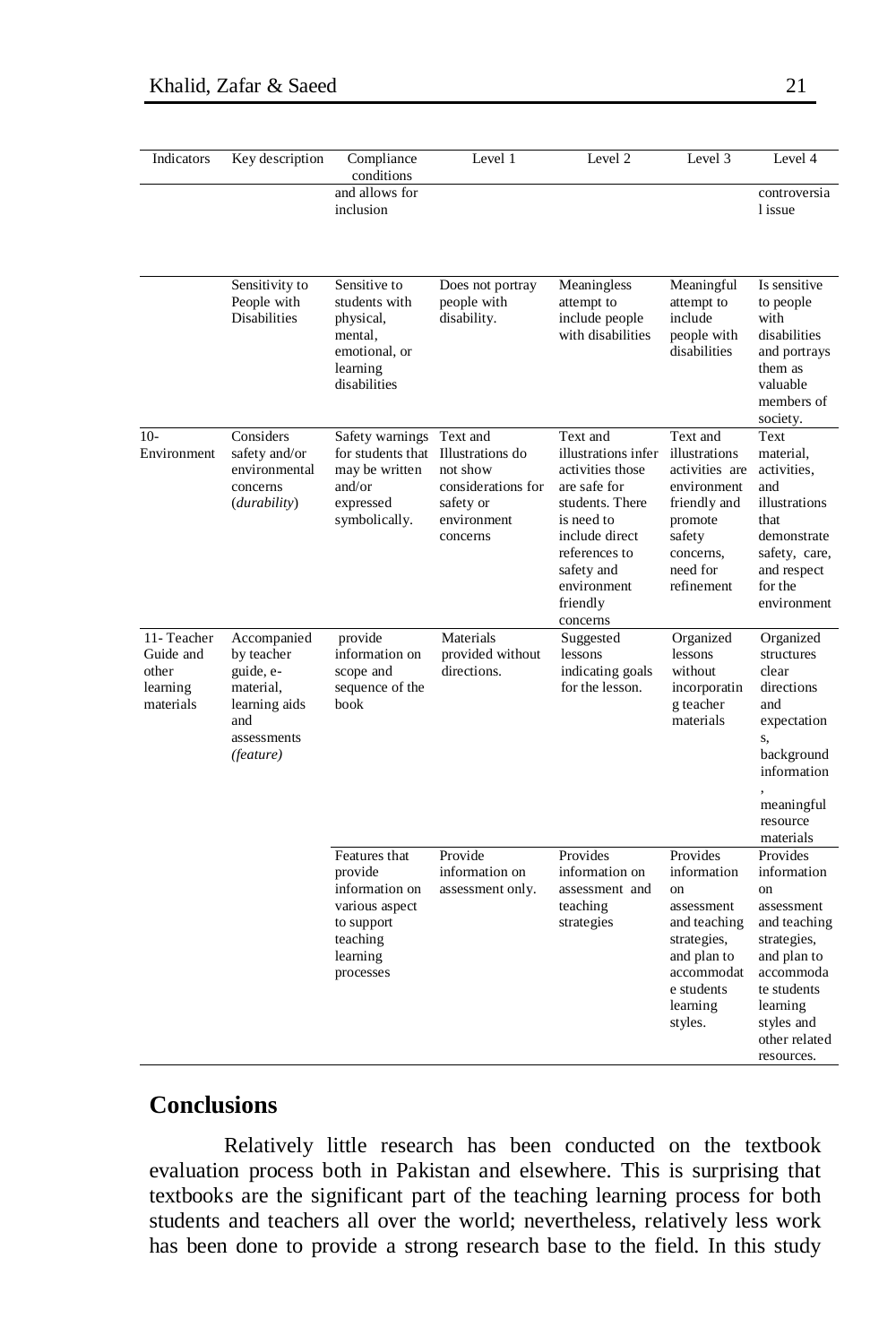effort was made to explore processes of textbook development and evaluation/ review of the countries following either centralized/national curriculum or regional curriculum based on national standards of education. The prime objective of this exploration was to develop a list of indicators that are recommended by the experts and are followed in textbook development in various part of the world.

This study was relatively unique in the field of textbook development and evaluation/review in a sense that it did not only review the prevailing practices around the globe but also came up with a concrete list of indicators along with rubrics to gauge the indicators. Education culture of Pakistani system is not research oriented. The study also facilitated the participants to learn about internationally accepted norms for quality textbooks. In view of the context of the study, although we faced difficulties and obstacles, in spite of all this, the study generates new knowledge in the context of key indicators along with rubrics to evaluate textbooks in Pakistan. Owing to socio-cultural and political diversities, the indicators identified in this study may not be exactly used in other countries but these may provide baseline for further study in regard to textbook evaluation their own contexts. Furthermore the rubrics developed under the study would need some changes or refinement after their implementation by the institutions dealing with textbooks evaluation / review.

### **References**

- Bell, J. (2005). *Doing your research project* (5<sup>th</sup> ed.). Milton Keynes: Open University Press.
- Cohen, L., Manion, L., & Morrison, K. (2008). *Research Methods in Education*. NewYork: Routledge
- Department of Education (DepEd) Philippines (2004). Textbook Policy. Manila
- Donovan, C. A., & Smolkin, L. B. (2001). Genre and other factors influencing teachers' book selections for science instruction. *Reading Research Quarterly,* 36, 412–440.
- Fraenkel, J. R. & Wallen, N. E. (2006). *How to design and evaluate research in Education (6th Ed.).* New York: McGraw Hill
- Garvin, D. A. (1985). *Product Quality: Profitable at Any Cost?* The New York Times (March 3, 1985).
- Garvin, D. A. (1986). *Quality Problems, Policies, and Attitudes in the U.S. and Japan: An Exploratory Study*. Academy of Management Journal.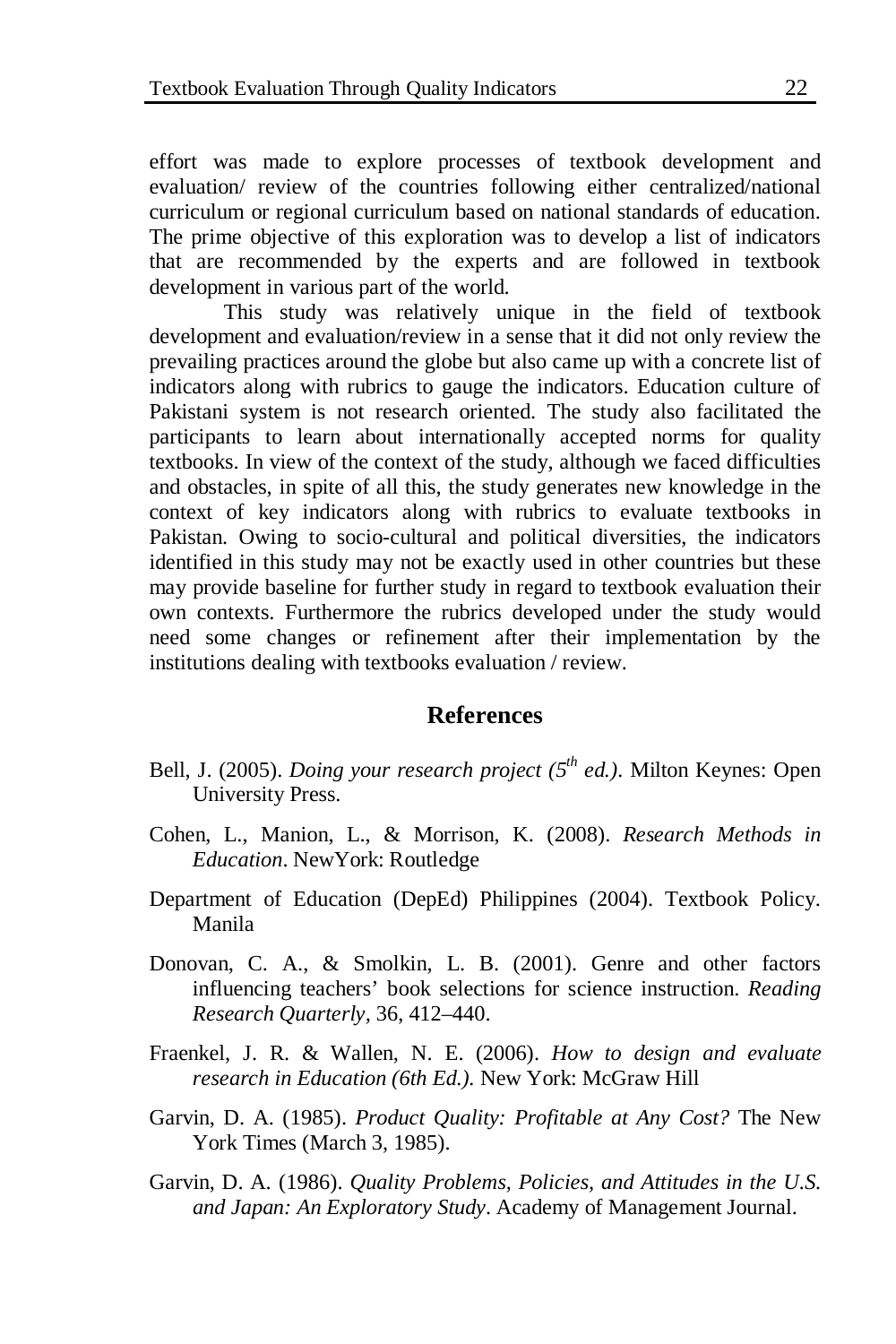- Garvin, D. A. (1987a). *Cases in Business Decision-Making*. Education Development Center, Inc.:. Dryden Press, 1987.
- Garvin, D. A. (1987b). Competing on the Eight Dimensions of Quality. *Harvard Business Review* 65 (6), 99-110).
- Garvin, D. A. (1991). *Operations Strategy: Text and Cases*. New York: Prentice Hall,
- Garvin, D. A., and Michael A. Roberto. (2005). Change Through Persuasion. *Harvard Business Review* 83(2), 104-112.
- Garvin, D. A., and Michael A. Roberto.(2001). What You Don't Know About Making Decisions. *Harvard Business Review* 79(8), 108-116.
- Garvin, D. A., Christensen, C. R. and Sweet, A.(eds). (1991). E*ducation for Judgment: The Artistry of Discussion Leadership.* Boston: Harvard Business School Press.
- Garvin, D.A. (1988). *Managing Quality: The Strategic and Competitive Advantage*. New York: Free Press.
- Government of Pakistan (1975). *The West Pakistan Publication of Textbooks (Regulation and Control) Ordinance, 1970*, (W.P. Ordinance XXVII of 1970). Islamabad: Ministry of Law.
- Government of Pakistan (1976). *The Federal Supervision of Curricula, Textbooks and maintenance of Standards of Education Act 1976*. Islamabad: Ministry of Education.
- Government of Pakistan (1987). *Central Bureau of Education: Organization, Functions and Achievements.* Islamabad : Central Bureau of Curriculum .
- Government of Pakistan (1992). *National Education Policy*. Islamabad: Planning and Policy Wing, Ministry of Education.
- Government of Pakistan (1992). *National Education Policy-1992*. Islamabad: Ministry of Education.
- Government of Pakistan (1994). *Preliminary Report on the Process of Curriculum Development and Delivery*; Secondary Education Reforms Program Preparation; The World Bank, Islamabad.
- Government of Pakistan (1994). *Report on National textbook Conference, Karachi (September 4-6, 1994) in collaboration with Provincial Education Departments & donors*. Islamabad: Curriculum Wing, Ministry of Education.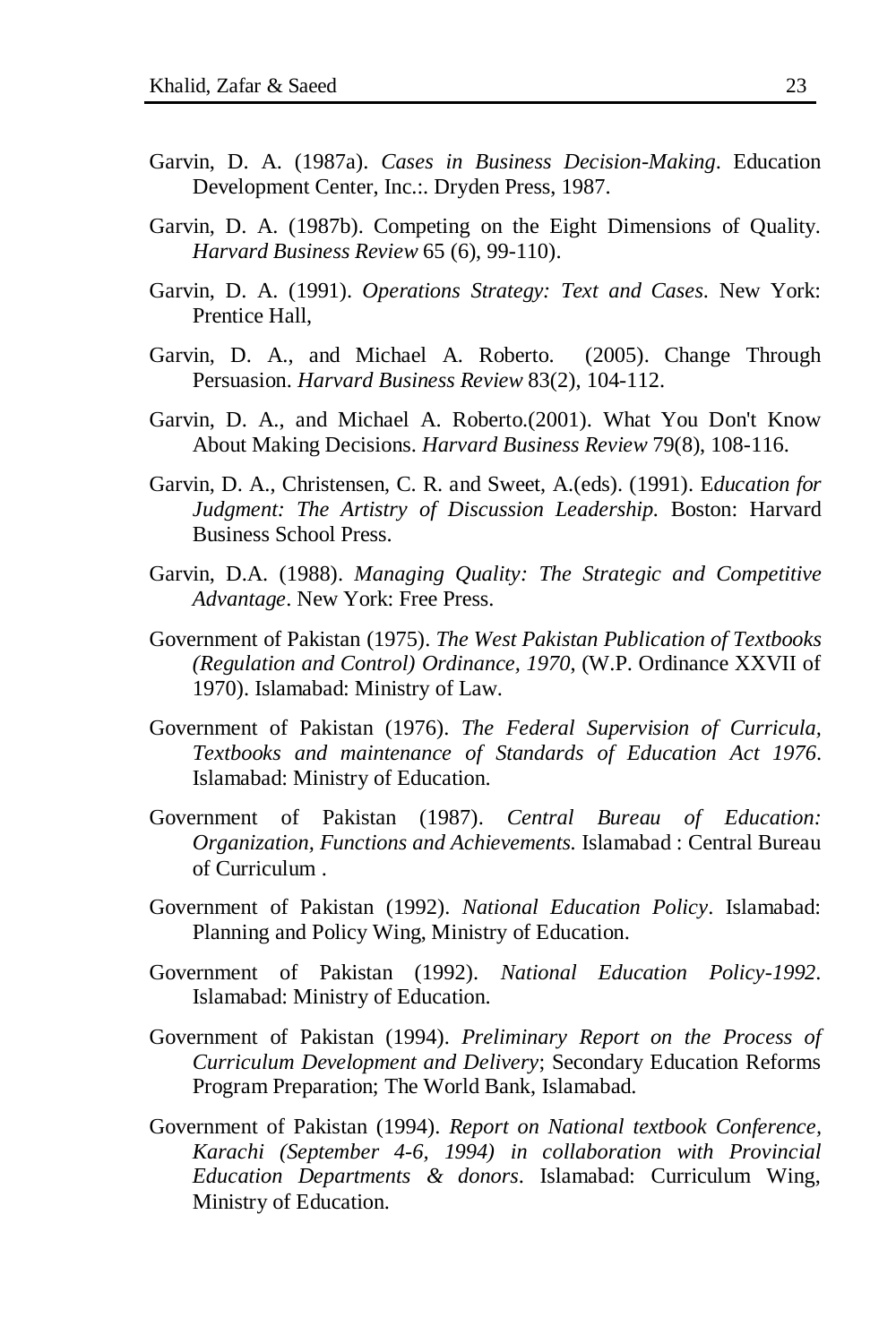- Government of Pakistan (1994). *Report on National Textbook Conference*. Islamabad. Ministry of Education.
- Government of Pakistan (1995). *Report on National textbook Conference, Islamabad (February 14, 1995) in collaboration with Multi-Donor Support Unit for Social Action Programme*. Islamabad: Ministry of Education, Curriculum Wing.
- Government of Pakistan (1995). *Secondary Education Reforms*, *Digest of Phase-2 studies* (Unpublished). Islamabad: Ministry of Education.
- Government of Pakistan (1998). *National Education Policy-1998-2010*. Islamabad: Ministry of Education
- Government of Pakistan (1998). *National Education Policy1998-2010*. Islamabad: Planning and Policy Wing, Ministry of Education.
- Government of Pakistan (1999). *National Bureau of Curriculum and Textbooks Curriculum Wing): Organization and Functions.* Islamabad: Ministry of Education.
- Government of Pakistan (2000). *Mathematics Curriculum 2000 for classes K & I-V*. Islamabad: Ministry of Education, Curriculum Wing.
- Government of Pakistan (2002). *National Curriculum Education for IX-X*. Islamabad: Ministry of Education, Curriculum Wing.
- Government of Pakistan (2006). *Green Paper on Textbook and Learning Materials*. Islamabad: Policy and Planning Wing, Ministry of Education.
- Hussian, M. M. & Mahmood, K. (2002). *Aazad Jumu and Kashmir Textbook Evaluation.* Unpublished Study Commissioned by World Bank. Islamabad: SEMIOTIC International.
- John, St. M. (2001). *The Status of High School Science Programmes and Curricular Decision-Making.* Inverness, CA: Inverness Research **Associates**
- National Book Development Board (2008). *Annual Report*. Manila, Philippines.
- National Institute for Educational Development (NIED) (2005). *Guide for the submission and evaluation of textbooks and learning materials curriculum panels/ committees*. Okahandja: Ministry of Education, Republic of Namibia.
- O'Donnell, S., Greenaway, E. LE Metais, J., and Micklethwaite, C. ( 2001). International Review of Curriuclum and Assessment Frameworks Archive. (Online at [http://www.inca,org.uk.](http://www.inca,org.uk/)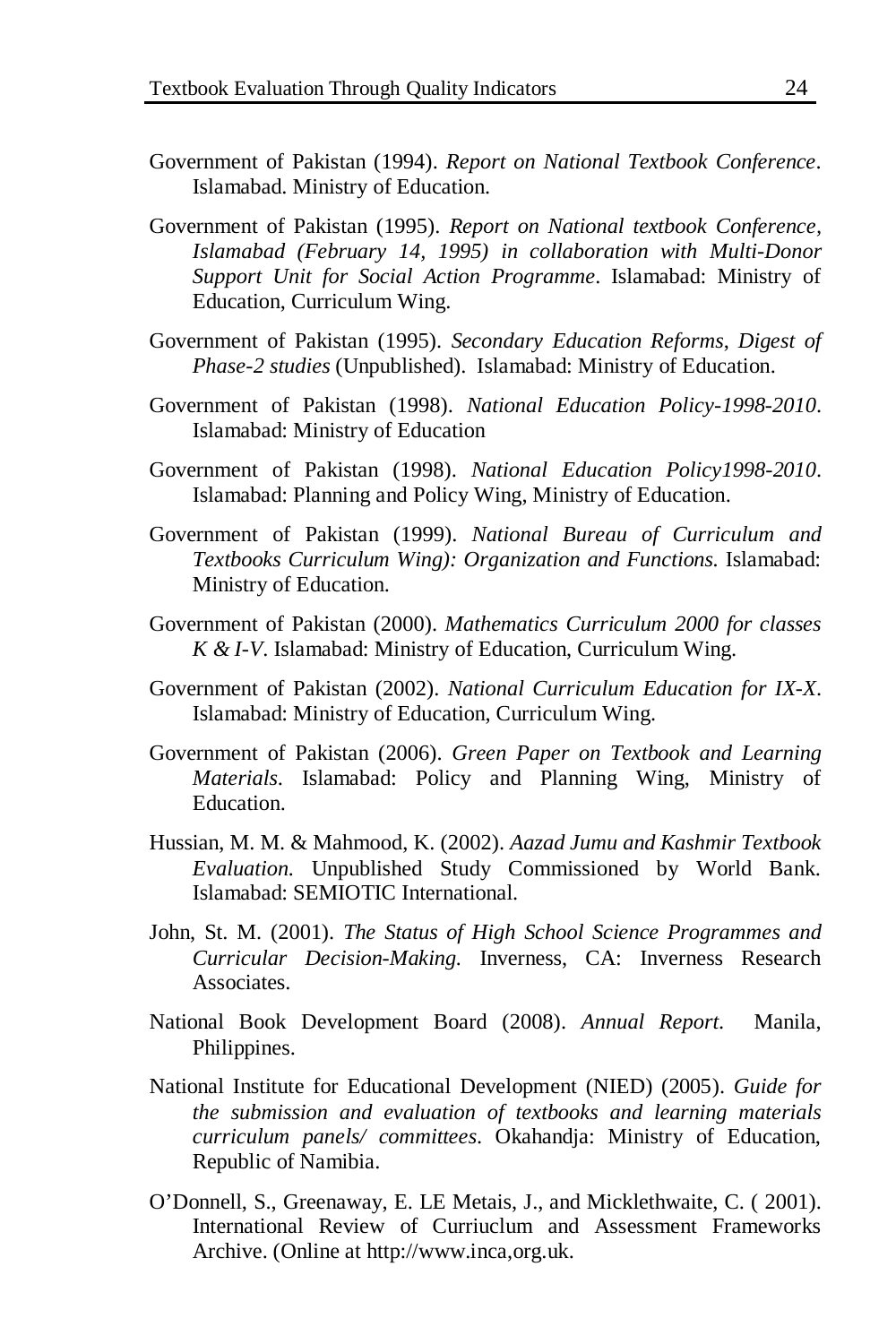- Peacock, A., & Gates, S. (2000). Newly qualified primary teachers' perceptions of the role of text material in teaching science. *Research in Science and Technological Education, 18*, 155–171.
- Project 2061*.* Putting Textbooks to the Test. *By* Jo Ellen Roseman, Gerald Kulm, and Susan Shuttleworth, Project 2061, American Association for the Advancement of Science. Retrieve on 23 August 2008 from <http://www.project2061.org/publications/articles/articles/enc.htm>
- Sheldon, L.E. (1988). *Evaluating English Language Teaching textbooks and materials*. ELT Journal 42 (4), 237-246.
- Shymansky, J. A., Yore, L. D., & Good, R. (1991). Elementary school teachers' beliefs about and perception of elementary school science, science reading, science textbooks, and supportive instructional factors. *Journal of Research in Science Teaching, 28*, 437–454.
- Sim, J., & Wright, C. (2000). *Research in Health Care: Concepts, Design and Methods*. New York: Nelson Thorns.
- (The) American Textbook Council (2009). Review Guidelines. Retrieved in August 2009, from [http://www.historytextbooks.org/review.htm.](http://www.historytextbooks.org/review.htm)
- Tyson, H. (1997). *Overcoming Structural Barriers to Good Textbooks.* Washington: National Education Goals Panel.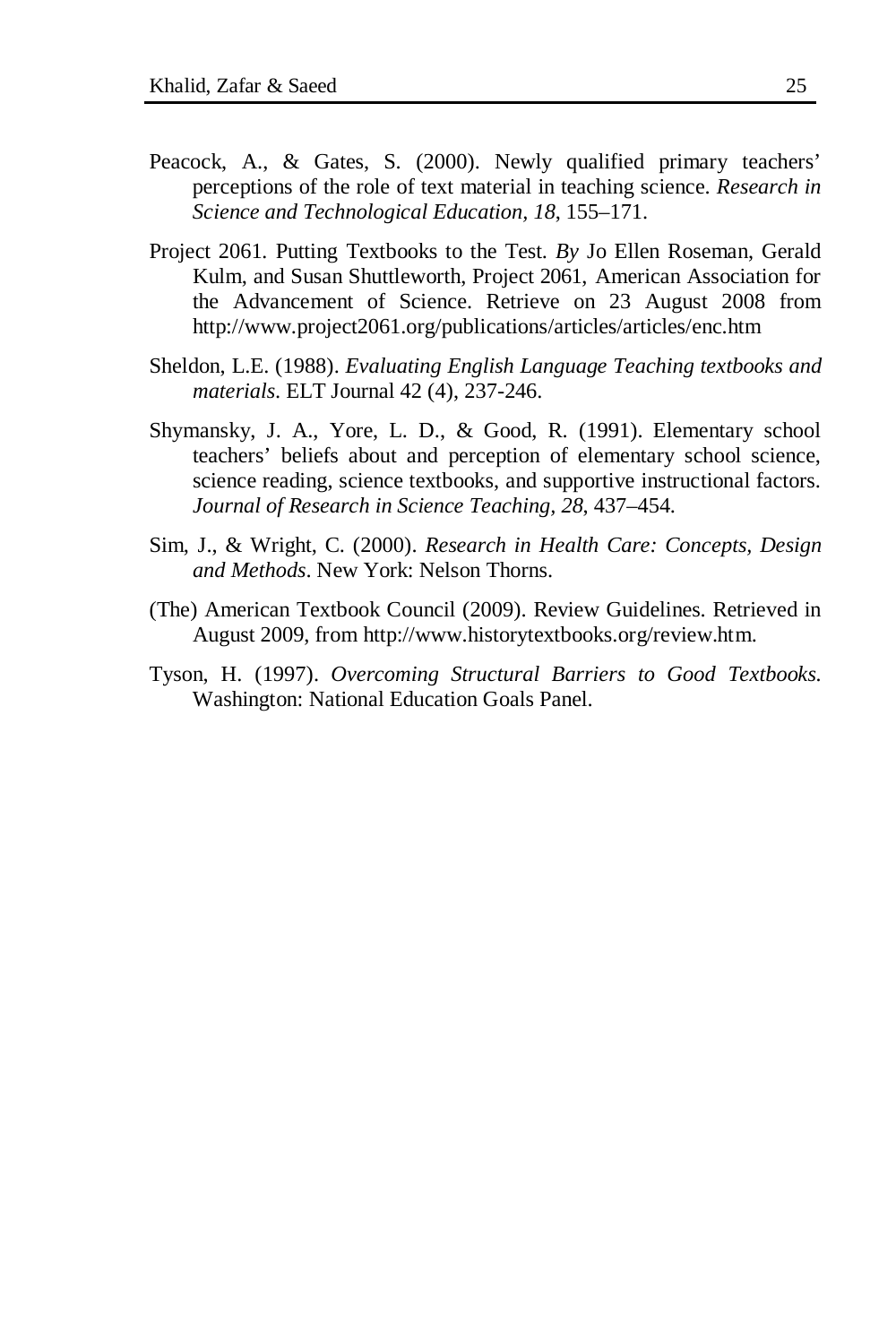# *Annexure-1*

# **Description of indicators of quality textbook in the light Garvin's eight dimensions for quality products**

| Indicator            | Key description                                                        | Reference of      |
|----------------------|------------------------------------------------------------------------|-------------------|
|                      |                                                                        | Garvin's eight    |
|                      |                                                                        | dimensions        |
| <b>Curriculum</b>    | Matches objectives of the Curriculum Policy                            | Conformance       |
| policy               | of Pakistan                                                            |                   |
|                      | Aligns to Philosophy and Intent                                        | Perceived quality |
| Curriculum           | Covers scope of content mentioned in the                               | Conformance       |
| scope                | curriculum                                                             |                   |
|                      | Structures in a way that can be used with                              | Serviceability    |
|                      | minor reviews and updates                                              |                   |
| <b>Content</b>       | Provides up to date, credible and correct                              | Durability        |
| reliability          | information for the period for which it is to                          |                   |
|                      | be prescribed                                                          |                   |
|                      | Free of misconceptions text                                            | Reliability       |
|                      | Usable at least for the period of curriculum                           | Serviceability    |
|                      | revision cycle without Requiring major                                 |                   |
|                      | structural changes                                                     |                   |
| Vocabulary,          | Uses words from graded vocabulary and                                  | Conformance       |
| <b>illustrations</b> | defines new terms                                                      |                   |
| & format             | Uses language appropriate for the student and                          | Serviceability    |
|                      | the subject                                                            |                   |
|                      | Contains illustrations from the local                                  | Perceived value   |
|                      | environment and allied with text                                       |                   |
|                      | Clear unambiguous line diagrams, and good                              | Aesthetics        |
|                      | quality photographs                                                    |                   |
|                      | Attractive title, page and font size, page                             | Aesthetic         |
|                      | layout, and color according to grade sets                              |                   |
|                      | Selects durable binding, and proper weigh of                           | Durability        |
|                      | paper according to size and grades                                     |                   |
| Horizontal           | Uses sequential activities, content of the same                        | Performance       |
| and vertical         | level/grade books for explanations, examples,                          |                   |
| alignment of         | and exercises and provides challenging but                             |                   |
| the text             | enjoyable exercises                                                    |                   |
|                      | Creates links of the content with one grade                            | Conformance       |
|                      | below and above                                                        |                   |
|                      | Connects to everyday experiences and prior                             | Feature           |
|                      | learning                                                               |                   |
| <b>Critical and</b>  | Presents materials and exercises / questions at                        | performance       |
| <b>Creative</b>      | a variety of cognitive levels                                          | feature           |
| <b>Learning</b>      | Encourages by applying relevant contexts,                              |                   |
|                      | experiences, phenomena and thinking over                               | Aesthetics        |
|                      | Provides opportunity to think critically about<br>controversial issues |                   |
|                      |                                                                        |                   |